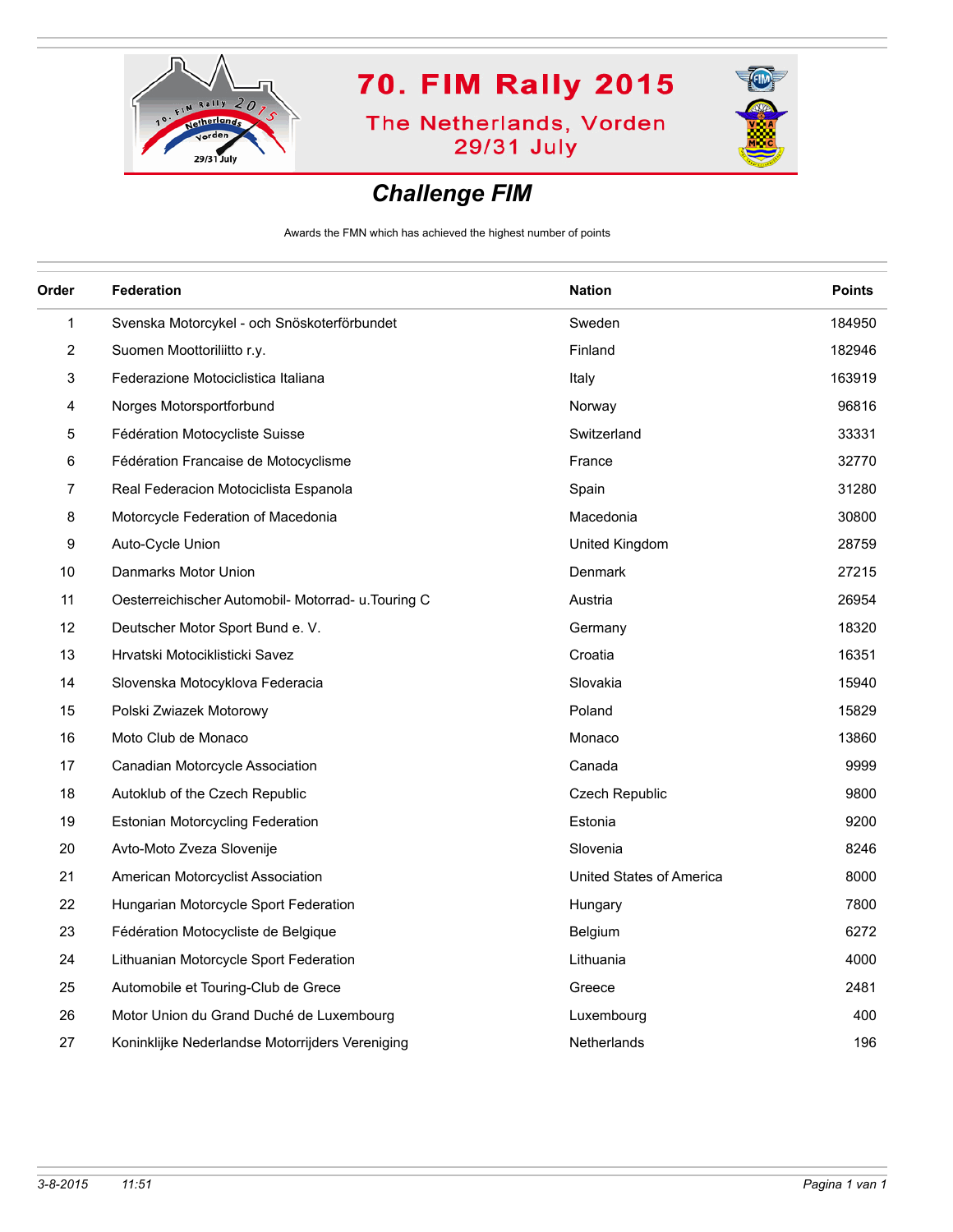

**The Netherlands, Vorden** 29/31 July



### *Challenge Marcel Haecker*

Awards the FMN with the greatest number of members, supporters included, participating in the FIM Rally

| Order        | <b>Federation</b>                                   | <b>Nation</b>            | <b>Participants</b> | <b>Points</b> |
|--------------|-----------------------------------------------------|--------------------------|---------------------|---------------|
| $\mathbf{1}$ | Svenska Motorcykel - och Snöskoterförbundet         | Sweden                   | 190                 | 187771        |
| 2            | Federazione Motociclistica Italiana                 | Italy                    | 168                 | 168463        |
| 3            | Suomen Moottoriliitto r.y.                          | Finland                  | 89                  | 182946        |
| 4            | Norges Motorsportforbund                            | Norway                   | 73                  | 96816         |
| 5            | Fédération Francaise de Motocyclisme                | France                   | 64                  | 32770         |
| 6            | Fédération Motocycliste Suisse                      | Switzerland              | 57                  | 33331         |
| 7            | Deutscher Motor Sport Bund e. V.                    | Germany                  | 53                  | 18820         |
| 8            | Danmarks Motor Union                                | Denmark                  | 47                  | 27215         |
| 9            | Auto-Cycle Union                                    | United Kingdom           | 46                  | 28759         |
| 10           | Fédération Motocycliste de Belgique                 | Belgium                  | 36                  | 6272          |
| 11           | Oesterreichischer Automobil- Motorrad- u. Touring C | Austria                  | 33                  | 30164         |
| 12           | Real Federacion Motociclista Espanola               | Spain                    | 25                  | 31280         |
| 13           | Polski Zwiazek Motorowy                             | Poland                   | 22                  | 16779         |
| 14           | Hrvatski Motociklisticki Savez                      | Croatia                  | 21                  | 16351         |
| 15           | Motorcycle Federation of Macedonia                  | Macedonia                | 19                  | 30800         |
| 16           | Slovenska Motocyklova Federacia                     | Slovakia                 | 17                  | 15940         |
| 17           | Moto Club de Monaco                                 | Monaco                   | 15                  | 13860         |
| 18           | Autoklub of the Czech Republic                      | Czech Republic           | 14                  | 9800          |
| 19           | Hungarian Motorcycle Sport Federation               | Hungary                  | 9                   | 9100          |
| 20           | Avto-Moto Zveza Slovenije                           | Slovenia                 | 9                   | 8246          |
| 21           | <b>Estonian Motorcycling Federation</b>             | Estonia                  | 6                   | 9200          |
| 22           | Koninklijke Nederlandse Motorrijders Vereniging     | Netherlands              | 5                   | 196           |
| 23           | American Motorcyclist Association                   | United States of America | $\overline{2}$      | 8000          |
| 24           | Lithuanian Motorcycle Sport Federation              | Lithuania                | $\overline{2}$      | 4000          |
| 25           | Automobile et Touring-Club de Grece                 | Greece                   | 2                   | 2481          |
| 26           | Motor Union du Grand Duché de Luxembourg            | Luxembourg               | 2                   | 400           |
| 27           | Canadian Motorcycle Association                     | Canada                   | 1                   | 9999          |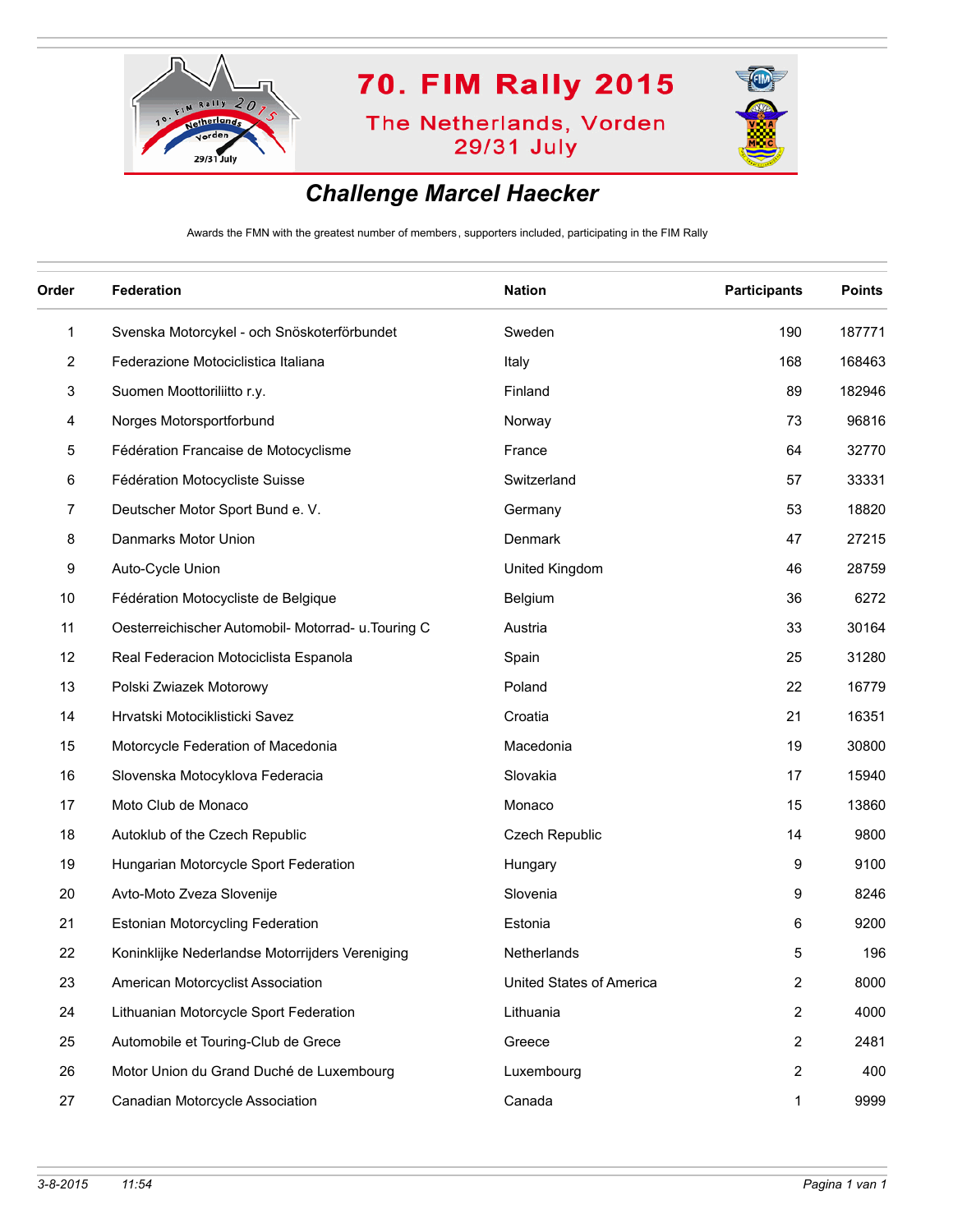

**The Netherlands, Vorden** 29/31 July



### *Challenge Austria*

| Order          | Club                                  | <b>Nation</b>  | <b>Participants</b> | <b>Points</b> |
|----------------|---------------------------------------|----------------|---------------------|---------------|
| 1              | <b>TOURING FINLANDIA MK</b>           | Finland        | 70                  | 141206        |
| $\overline{2}$ | SUNDSVALLS MCC                        | Sweden         | 25                  | 34340         |
| 3              | CARRETERA Y MANTA                     | Spain          | 22                  | 25760         |
| 4              | MAYFLOWER MOTORCYCLE CLUB             | United Kingdom | 22                  | 14500         |
| 5              | ÖAMTC / ZV KREMS                      | Austria        | 21                  | 18468         |
| 6              | FMV (FÉDÉRATION MOTORISÉE VALAISANNE) | Switzerland    | 21                  | 13552         |
| 7              | ORNES MC KLUBB                        | Norway         | 20                  | 25007         |
| 8              | MBC TOURING ROMA                      | Italy          | 18                  | 20267         |
| 9              | <b>BMW MOTO KLUB ZAGREB</b>           | Croatia        | 16                  | 12600         |
| 10             | MOTO-CLUB DE MONACO                   | Monaco         | 15                  | 13860         |
| 11             | MC MAGENTA                            | Italy          | 14                  | 10026         |
| 12             | <b>VECCHIO PIEMONTE</b>               | Italy          | 13                  | 16392         |
| 13             | M.C. EPERNAY                          | France         | 13                  | 4311          |
| 14             | <b>BMW CLUB FREIBURG</b>              | Germany        | 13                  | 4130          |
| 15             | <b>MC KOERSEL</b>                     | Belgium        | 13                  | 2002          |
| 16             | AVEROY MC KLUBB                       | Norway         | 11                  | 15310         |
| 17             | SÄLLSKAPET HJULINGARNA                | Sweden         | 11                  | 10816         |
| 18             | VASTERDALA MCK                        | Sweden         | 11                  | 9555          |
| 19             | <b>LKT WYCZOL</b>                     | Poland         | 11                  | 8550          |
| 20             | <b>FOSSE RIDERS MCA</b>               | United Kingdom | 11                  | 6453          |
| 21             | <b>BILI ANDELE</b>                    | Slovakia       | 10                  | 9440          |
| 22             | MOTO-CLUB DES BAYARDS                 | Switzerland    | 10                  | 4350          |
| 23             | TORGIANO - TONINO FAINA               | Italy          | 9                   | 11868         |
| 24             | MK MERITUM TIM - SKOPJE               | Macedonia      | 9                   | 11000         |
| 25             | <b>AMD TRZIC</b>                      | Slovenia       | 9                   | 8246          |
| 26             | AUTOMOBILKLUB BILGORAJSKI             | Poland         | 9                   | 7279          |
| 27             | <b>SKARABORGS MCTC</b>                | Sweden         | 8                   | 8832          |
| 28             | AUTOMOTOKLUB NACERADEC                | Czech Republic | 8                   | 5450          |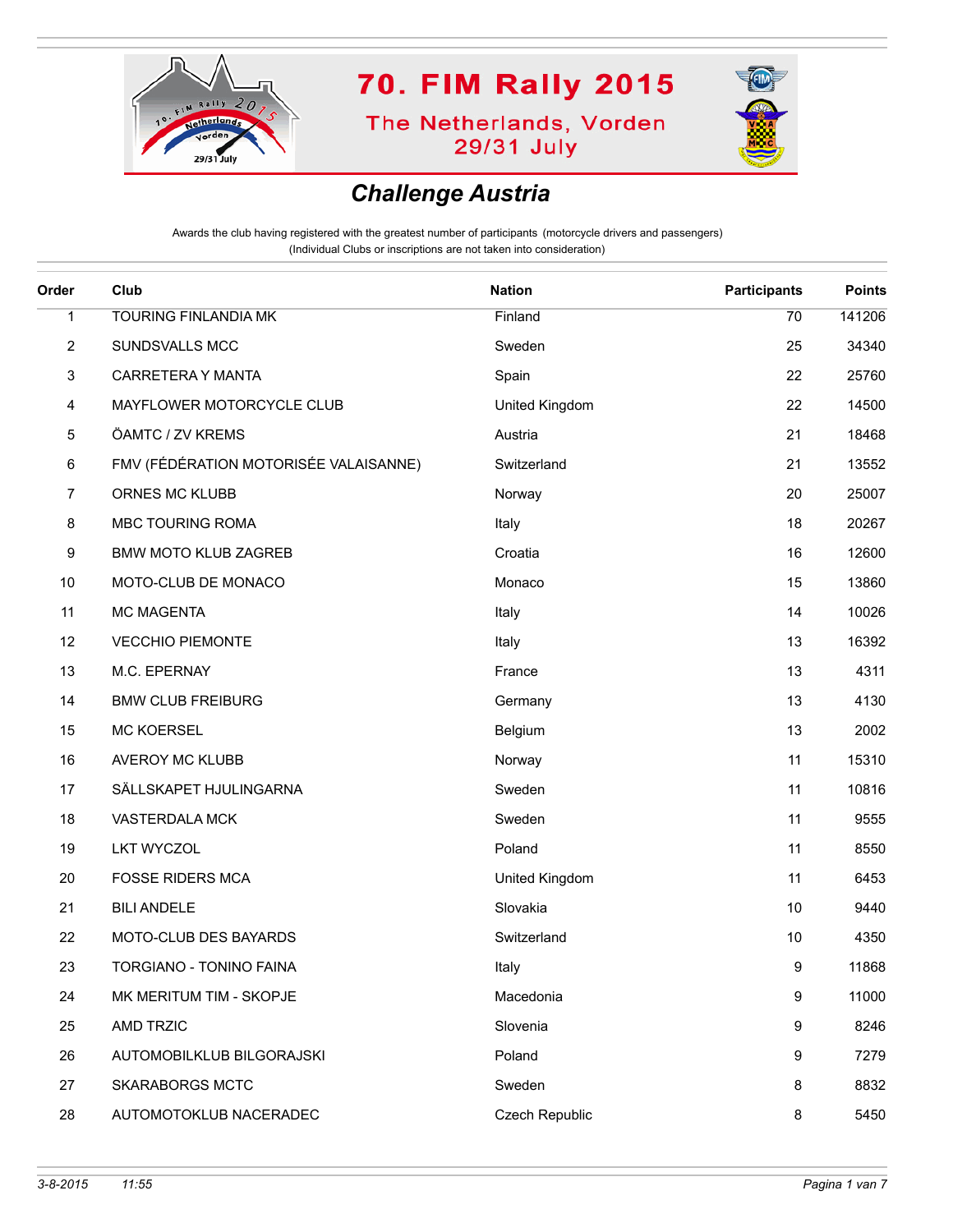

**The Netherlands, Vorden** 29/31 July



#### *Challenge Austria*

| Order | Club                             | <b>Nation</b>  | <b>Participants</b> | <b>Points</b> |
|-------|----------------------------------|----------------|---------------------|---------------|
| 29    | NAF MC-TRONDHEIM                 | Norway         | $\overline{7}$      | 12411         |
| 30    | <b>BUDAI MOTO KLUB</b>           | Hungary        | 7                   | 7800          |
| 31    | <b>RIDERS LEVICE</b>             | Slovakia       | $\overline{7}$      | 6500          |
| 32    | MOTO CLUB SOMMIEROIS             | France         | $\overline{7}$      | 4756          |
| 33    | MC WEILHEIM E.V                  | Germany        | $\overline{7}$      | 3180          |
| 34    | MC EU MERS LETREPORT             | France         | 7                   | 2970          |
| 35    | MSC VICTORIA LICHTERFELDE        | Germany        | 7                   | 2800          |
| 36    | <b>ESTONIAN TOURING MC</b>       | Estonia        | 6                   | 9200          |
| 37    | THE MOTOR CLUB OF HYVINKÄÄ       | Finland        | 6                   | 8304          |
| 38    | <b>MC VENNER</b>                 | Norway         | 6                   | 6310          |
| 39    | SILVER FOX MC                    | Norway         | 6                   | 5270          |
| 40    | MC BOHEMIA TYNEC N,S.            | Czech Republic | 6                   | 4350          |
| 41    | <b>BREDE MC</b>                  | Denmark        | 6                   | 3408          |
| 42    | CLUB MOTOCICLISTO MESTRE         | Italy          | 5                   | 4935          |
| 43    | ARDITI DEL PIAVE                 | Italy          | 5                   | 4464          |
| 44    | <b>GOTTLIEB DAIMLER</b>          | Italy          | 5                   | 4384          |
| 45    | VIGILI DEL FUOCO ITALIA          | Italy          | 5                   | 4284          |
| 46    | <b>HALLSTA MC-T</b>              | Sweden         | 5                   | 3912          |
| 47    | MC PINO MEDEOT GORIZIA           | Italy          | 5                   | 3890          |
| 48    | 1 HMK ZAGREB                     | Croatia        | 5                   | 3751          |
| 49    | MOTOCICLISTICO MESTRE            | Italy          | 5                   | 3750          |
| 50    | <b>IMTC</b>                      | United Kingdom | 5                   | 3681          |
| 51    | MC INNERBERG & UMGEBUNG          | Switzerland    | 5                   | 2993          |
| 52    | MC HEIDEFUECHSE                  | Germany        | 5                   | 1850          |
| 53    | AMC ST VITH                      | Belgium        | 5                   | 1100          |
| 54    | HAUKIPUTAAN MOOTTORIKELKKAILIJAT | Finland        | 4                   | 13400         |
| 55    | <b>ASKER MC-CLUB</b>             | Norway         | 4                   | 8044          |
| 56    | MC ANDREA TESTA                  | Italy          | 4                   | 5868          |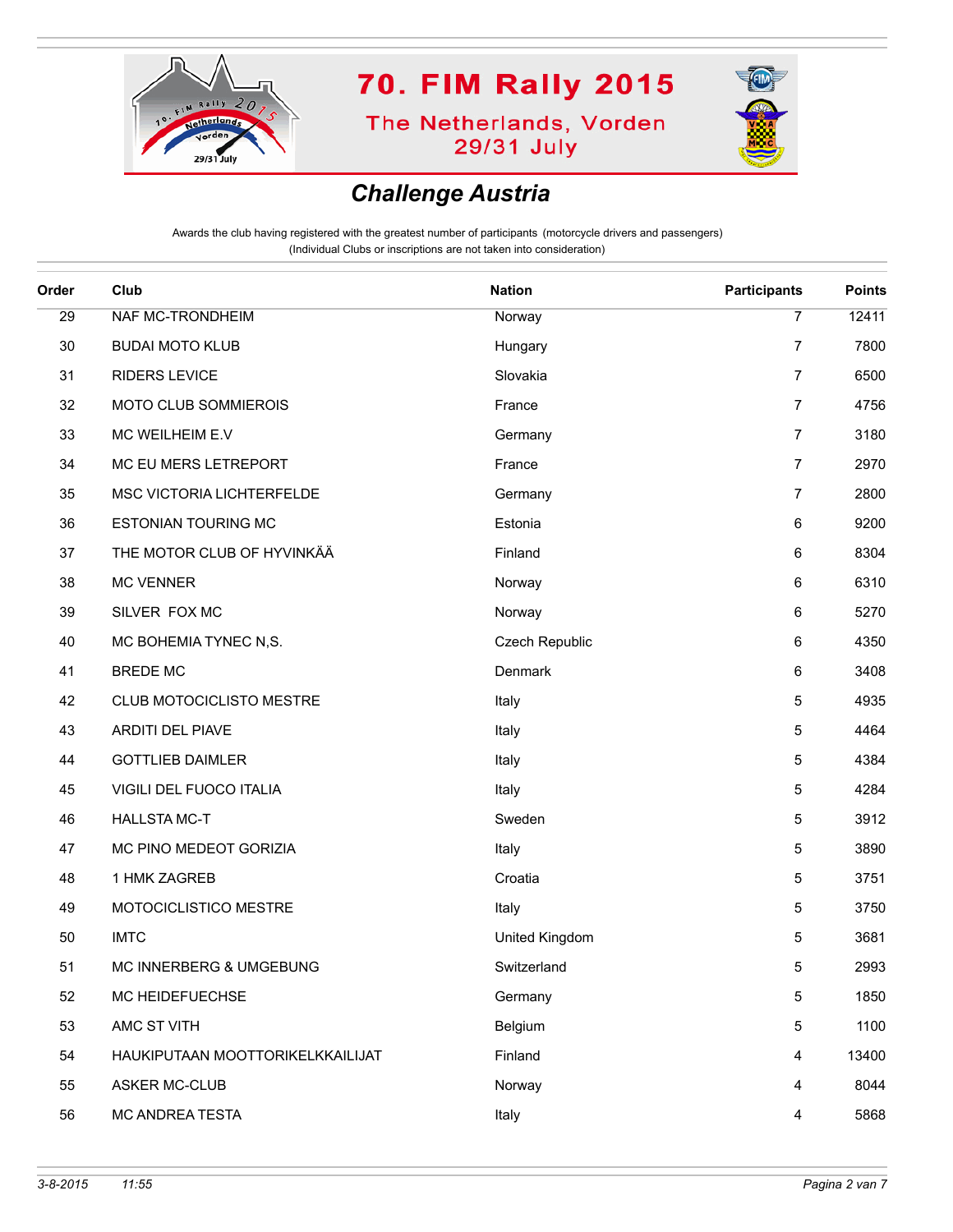

**The Netherlands, Vorden** 29/31 July



#### *Challenge Austria*

| Order | Club                             | <b>Nation</b> | <b>Participants</b> | <b>Points</b> |
|-------|----------------------------------|---------------|---------------------|---------------|
| 57    | MOTO CLUB AVIGNON ET DE VANCLUSE | France        | $\overline{4}$      | 4572          |
| 58    | PAOLO ROSSI CINA                 | Italy         | 4                   | 4376          |
| 59    | <b>MTC 81</b>                    | Austria       | 4                   | 4208          |
| 60    | <b>FMCK VARBERG</b>              | Sweden        | 4                   | 3708          |
| 61    | MC LAC DE JOUX                   | Switzerland   | 4                   | 3224          |
| 62    | ROLD SKOV MC                     | Denmark       | 4                   | 3200          |
| 63    | MOTODIPENDENTI - SERAVALLE SESIA | Italy         | 4                   | 3198          |
| 64    | VÄTTERBYGDENS MCK                | Sweden        | 4                   | 3051          |
| 65    | LA BALZANA                       | Italy         | 4                   | 2706          |
| 66    | <b>HJEM'FRAMC</b>                | Denmark       | 4                   | 2445          |
| 67    | MOTO CLUB ST AUBINOIS            | France        | 4                   | 1836          |
| 68    | <b>FLOALT MCK</b>                | Sweden        | 4                   | 1660          |
| 69    | HAN HERRED MC CLUB               | Denmark       | 4                   | 1600          |
|       | MOTO GUZZI KLUB DK               | Denmark       | 4                   | 1600          |
| 71    | MSC SUHL                         | Germany       | 4                   | 980           |
| 72    | OPLADENER MOTORRADCLUB           | Germany       | 4                   | 800           |
| 73    | <b>BMW MC VLAANDEREN</b>         | Belgium       | 4                   | 747           |
| 74    | AMC GYVERINKHOVE                 | Belgium       | 4                   | 702           |
| 75    | LIEKSAN MOOTTORIKERHO RY         | Finland       | 3                   | 9012          |
| 76    | <b>RETKI PTICI</b>               | Macedonia     | 3                   | 6600          |
| 77    | <b>TERVAKOSKEN MK</b>            | Finland       | 3                   | 5600          |
| 78    | ÖRNSKÖLDSVIKS MCC                | Sweden        | 3                   | 5582          |
| 79    | MC IBLEO RAGUSA                  | Italy         | 3                   | 4917          |
| 80    | TEAM AURORA BOREALIS             | Norway        | $\mathbf{3}$        | 4810          |
| 81    | MC PERAZZONE                     | Italy         | 3                   | 3198          |
| 82    | MBC TOURING REGIONE LAZIO        | Italy         | 3                   | 3118          |
| 83    | <b>VETLANDA MCK</b>              | Sweden        | 3                   | 3070          |
| 84    | MC EUROPA BUSCATE                | Italy         | 3                   | 2550          |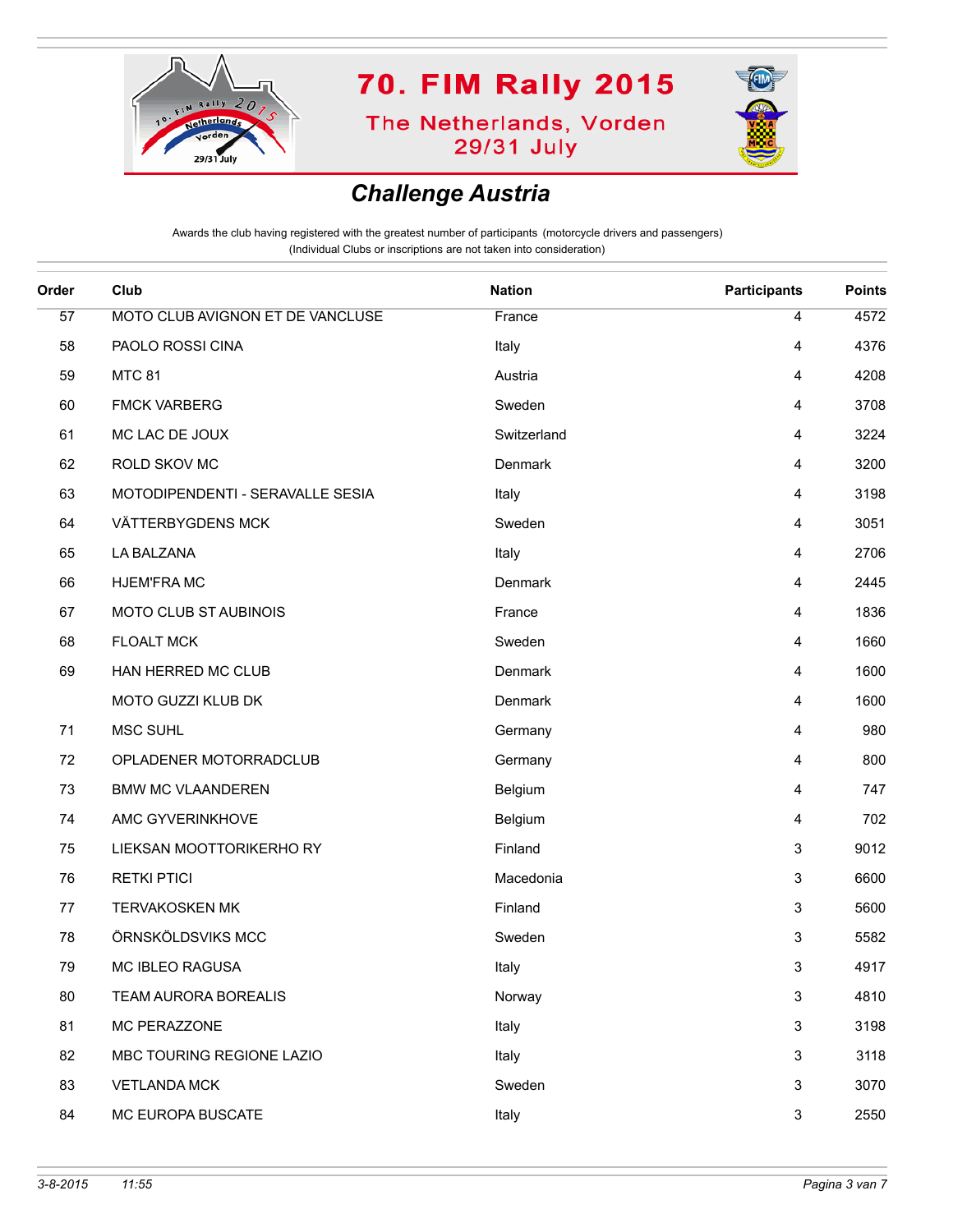

**The Netherlands, Vorden** 29/31 July



#### *Challenge Austria*

| Order | Club                         | <b>Nation</b>  | <b>Participants</b> | <b>Points</b> |
|-------|------------------------------|----------------|---------------------|---------------|
| 85    | POLIZIA DI STATO             | Italy          | 3                   | 2492          |
| 86    | ARENDAL TOURING KLUBB        | Norway         | $\mathbf{3}$        | 2275          |
| 87    | MSC "ZURI" ZURICH            | Switzerland    | 3                   | 2250          |
| 88    | MC PAOLO PERAZZONE           | Italy          | 3                   | 2044          |
| 89    | THE OLD KNUTTERS / HALLAND   | Sweden         | $\mathbf{3}$        | 1800          |
| 90    | THE VINCENT HRD OWNERS' CLUB | United Kingdom | $\mathsf 3$         | 1600          |
| 91    | MADONNA CENTAUROS M.C        | Spain          | $\overline{2}$      | 3680          |
| 92    | SAVONKINNAN MOTORISTIT       | Finland        | $\overline{2}$      | 2712          |
| 93    | SPADER DAM MCK               | Sweden         | $\overline{2}$      | 2697          |
| 94    | <b>BAB ET SUD LANDES</b>     | France         | $\mathbf{2}$        | 2514          |
| 95    | <b>MSC ENZIAN</b>            | Austria        | $\overline{2}$      | 2140          |
| 96    | MC BASSA BERGAMASCA          | Italy          | $\overline{2}$      | 2116          |
| 97    | MOTOCLUB CHIRONE             | Italy          | $\mathbf{2}$        | 2056          |
| 98    | MOTO CLUB ROCHELAIS          | France         | $\mathbf{2}$        | 2048          |
| 99    | LANNA "LIE" MCK              | Sweden         | $\mathbf{2}$        | 1936          |
| 100   | <b>NAF MC</b>                | Norway         | $\mathbf{2}$        | 1921          |
| 101   | SAEDBY MC                    | Denmark        | $\mathbf{2}$        | 1800          |
| 102   | CARMAGNOLA                   | Italy          | $\overline{2}$      | 1559          |
| 103   | SKÄFTBERG RANGERS MCK        | Sweden         | $\mathbf{2}$        | 1453          |
| 104   | THE TWIN CLUB                | Sweden         | $\overline{2}$      | 1407          |
| 105   | <b>MCK TOURING</b>           | Sweden         | $\mathbf{2}$        | 1387          |
| 106   | <b>MC ESTENZE</b>            | Italy          | $\mathbf{2}$        | 1304          |
| 107   | MOTO CLUB TOULONNAIS         | France         | $\mathbf{2}$        | 1260          |
| 108   | MC SUSAA                     | Denmark        | $\overline{2}$      | 1258          |
| 109   | <b>TERTITTEN MC</b>          | Norway         | $\overline{2}$      | 1218          |
| 110   | <b>VERONA</b>                | Italy          | $\overline{2}$      | 1150          |
| 111   | MC LAMBRETTA CLUB PAVIA      | Italy          | $\mathbf{2}$        | 1070          |
| 112   | <b>SCOORDINATI</b>           | Italy          | $\overline{2}$      | 1052          |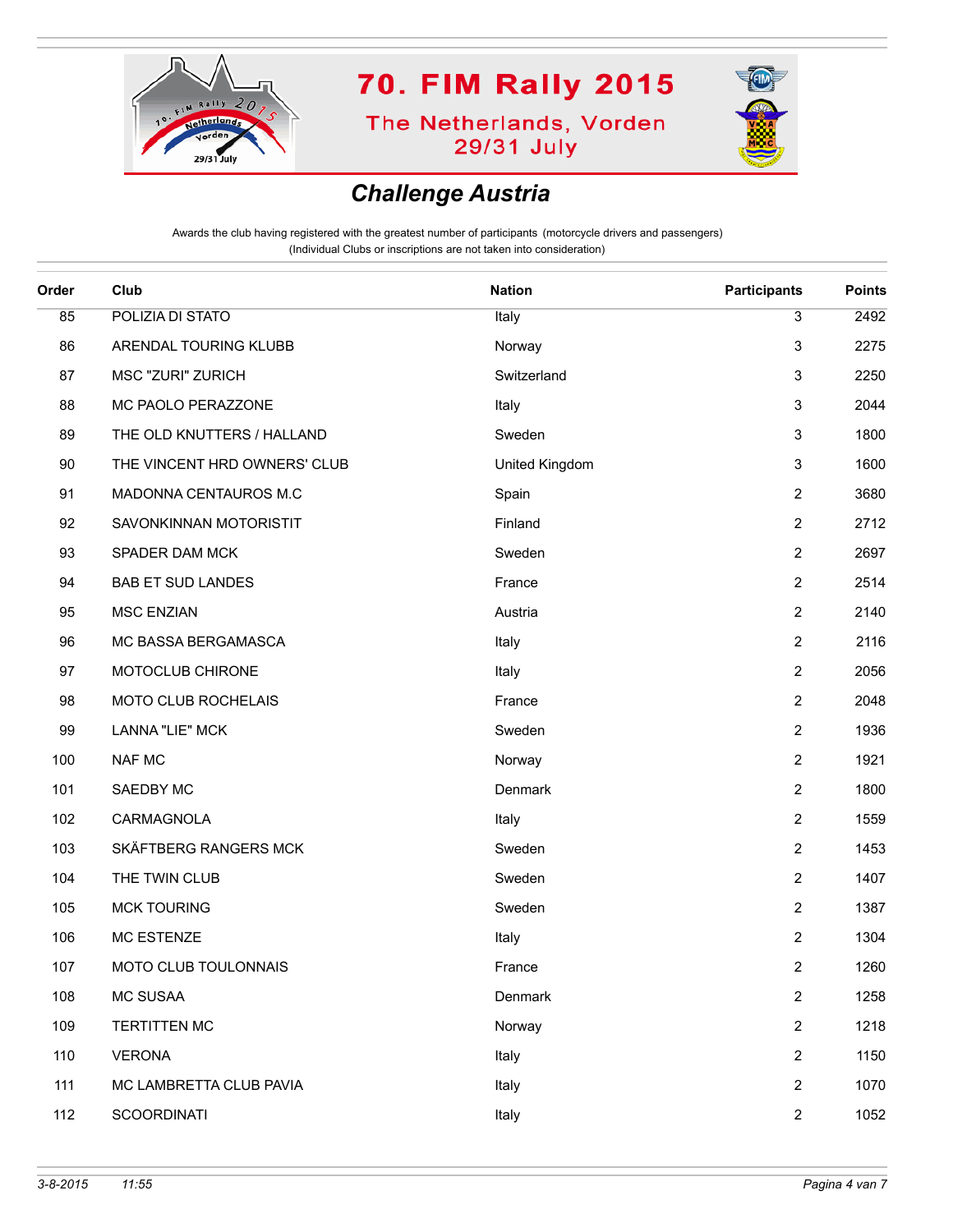

**The Netherlands, Vorden** 29/31 July



#### *Challenge Austria*

| Order | Club                              | <b>Nation</b> | <b>Participants</b> | <b>Points</b> |
|-------|-----------------------------------|---------------|---------------------|---------------|
| 113   | NÄSSJÖ MC CLUB - STENSJÖN         | Sweden        | 2                   | 1036          |
| 114   | AUTOMOBILCLUB NORDFRIESLAND       | Germany       | 2                   | 1000          |
| 115   | MOTO CLUB EU MERS LE TREPORT      | France        | $\overline{2}$      | 996           |
| 116   | <b>MC PONENTE</b>                 | Italy         | 2                   | 992           |
| 117   | MC SEVESO                         | Italy         | $\overline{2}$      | 967           |
| 118   | <b>GALLIANO</b>                   | Italy         | $\overline{2}$      | 950           |
| 119   | MC MOTORISE MARTIGNY              | Switzerland   | 2                   | 877           |
| 120   | <b>MC ROLLING BIKERS</b>          | Switzerland   | $\overline{2}$      | 867           |
| 121   | MJOLNER MC                        | Denmark       | $\overline{2}$      | 820           |
| 122   | MSC SIHLTAL-ADLISWIL              | Switzerland   | 2                   | 735           |
| 123   | MOTO CLUB TAVANNES                | Switzerland   | $\overline{2}$      | 710           |
| 124   | MC TOURING CLUB DANMARK           | Denmark       | $\overline{2}$      | 700           |
| 125   | K.M.A.C MENEN                     | Belgium       | 2                   | 624           |
| 126   | UNION MOTOCYLISTE DE LA MARNE     | France        | $\overline{2}$      | 520           |
| 127   | MOTO CLUB DES BOURDONS            | France        | $\overline{2}$      | 479           |
| 128   | MOTO CLUB BUTZ BIKERS 95          | Belgium       | 2                   | 292           |
| 129   | MC SCHELDELAND                    | Belgium       | $\overline{2}$      | 246           |
| 130   | TOUREN TEAM MUNSTERLAND           | Germany       | $\overline{2}$      | 200           |
| 131   | <b>MTC 13</b>                     | Belgium       | 2                   | 175           |
| 132   | CANADIAN VINTAGE MOTORCYCLE GROUP | Canada        | $\mathbf{1}$        | 9999          |
| 133   | SENIOR MC NORD                    | Norway        | $\mathbf{1}$        | 2900          |
| 134   | SAVOLANKATU MOTORISTIT            | Finland       | 1                   | 2712          |
| 135   | MC MOTO TEAM MERANO               | Italy         | 1                   | 2664          |
| 136   | <b>BODQ MC KLUBB</b>              | Norway        | 1                   | 2371          |
| 137   | TIRREMOTO CETRARO                 | Italy         | $\mathbf{1}$        | 2051          |
| 138   | OESTERSUNDS MCC                   | Sweden        | $\mathbf{1}$        | 1898          |
| 139   | HMCK - HUDIKSVALL                 | Sweden        | $\mathbf{1}$        | 1630          |
| 140   | MC GENTLEMAN BORDIGHERA           | Italy         | 1                   | 1559          |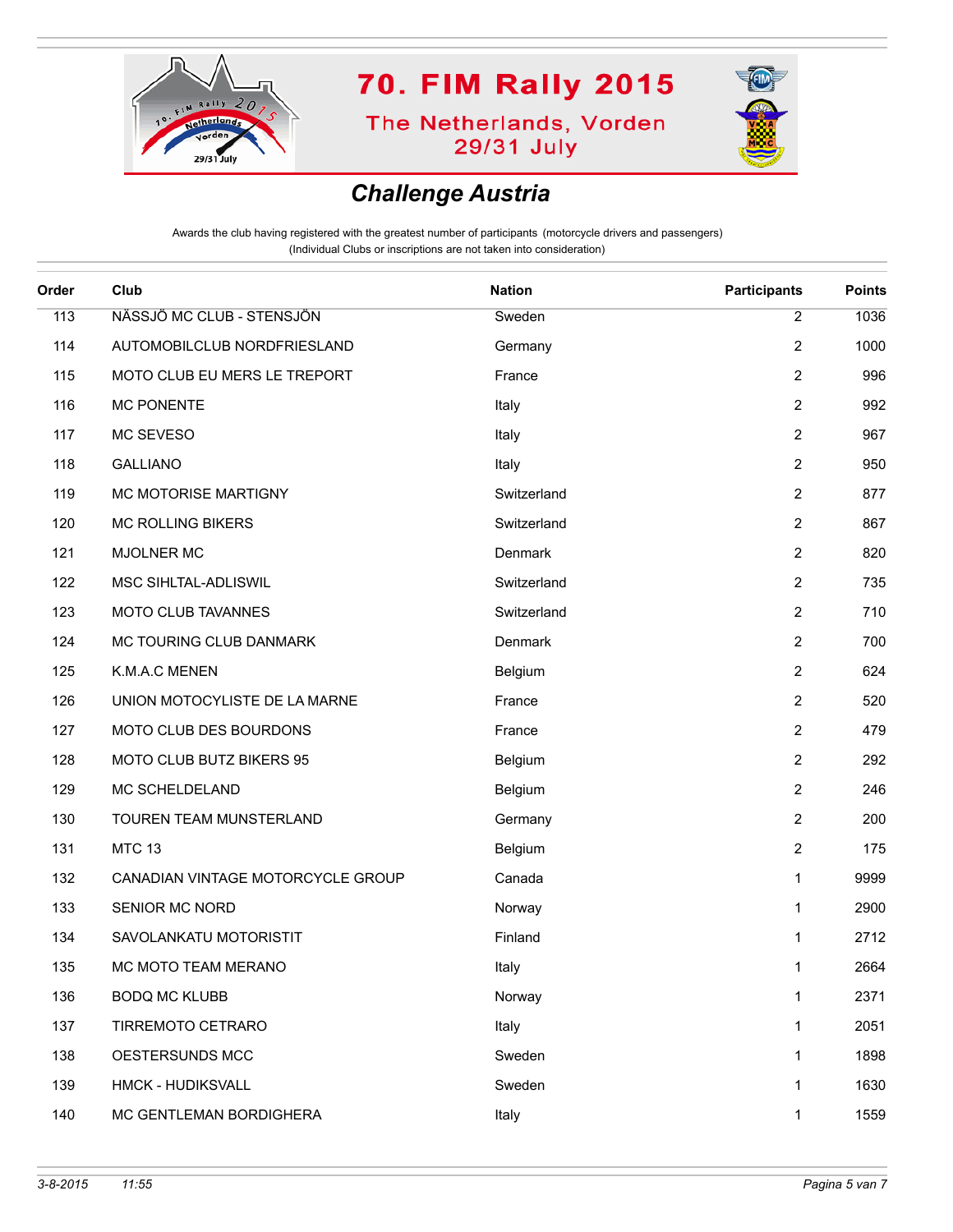

**The Netherlands, Vorden** 29/31 July



#### *Challenge Austria*

| Order | Club                           | <b>Nation</b> | <b>Participants</b> | <b>Points</b> |
|-------|--------------------------------|---------------|---------------------|---------------|
| 141   | MOTO CLUB TERRE-MOTO           | Italy         | $\mathbf{1}$        | 1553          |
| 142   | AMC VITERBO                    | Italy         | 1                   | 1498          |
| 143   | <b>SENIGALLIA</b>              | Italy         | 1                   | 1342          |
| 144   | <b>GOLDWING CLUB NORWAY</b>    | Norway        | 1                   | 1340          |
| 145   | MARZENO - FAENZA               | Italy         | 1                   | 1289          |
|       | O. TENNI - RAVENNA             | Italy         | 1                   | 1289          |
| 147   | CIALTRONI DEL NORD-EST         | Italy         | 1                   | 1275          |
| 148   | <b>TORS MC</b>                 | Sweden        | 1                   | 1241          |
| 149   | <b>GRAATASS MC KLUBB MOLDE</b> | Norway        | 1                   | 1200          |
| 150   | MC CARPI MODENA                | Italy         | 1                   | 1171          |
| 151   | <b>SENIOR MC</b>               | Norway        | 1                   | 1170          |
| 152   | <b>MC MUTINA</b>               | Italy         | 1                   | 1168          |
| 153   | <b>SKANES MC</b>               | Sweden        | 1                   | 1088          |
| 154   | YAMAHA CLUB WIEN               | Austria       | 1                   | 1081          |
| 155   | SUNRISE RIDERS H-D             | Norway        | 1                   | 1064          |
| 156   | BMW FREUNDE NIEDERÖSTERREICH   | Austria       | $\mathbf{1}$        | 1057          |
| 157   | <b>MC CREMA</b>                | Italy         | 1                   | 1042          |
| 158   | <b>TÖRNROS MC</b>              | Sweden        | 1                   | 1016          |
| 159   | MC LUCONNAIS                   | France        | 1                   | 978           |
| 160   | <b>TULLGARNS MCC</b>           | Sweden        | 1                   | 955           |
| 161   | MCK VIKINGARNA                 | Sweden        | 1                   | 930           |
| 162   | WELSH COAST MCC                | Norway        | 1                   | 921           |
| 163   | <b>ITALIA</b>                  | Italy         | $\mathbf{1}$        | 900           |
| 164   | MC LES ANGES HEUREUX           | Switzerland   | 1                   | 897           |
| 165   | <b>ASM BUGEY</b>               | France        | 1                   | 870           |
| 166   | <b>BULL'S MC</b>               | Denmark       | 1                   | 800           |
| 167   | MC FESTJDERNE                  | Denmark       | 1                   | 710           |
|       | MORGENHAARD MC                 | Denmark       | 1                   | 710           |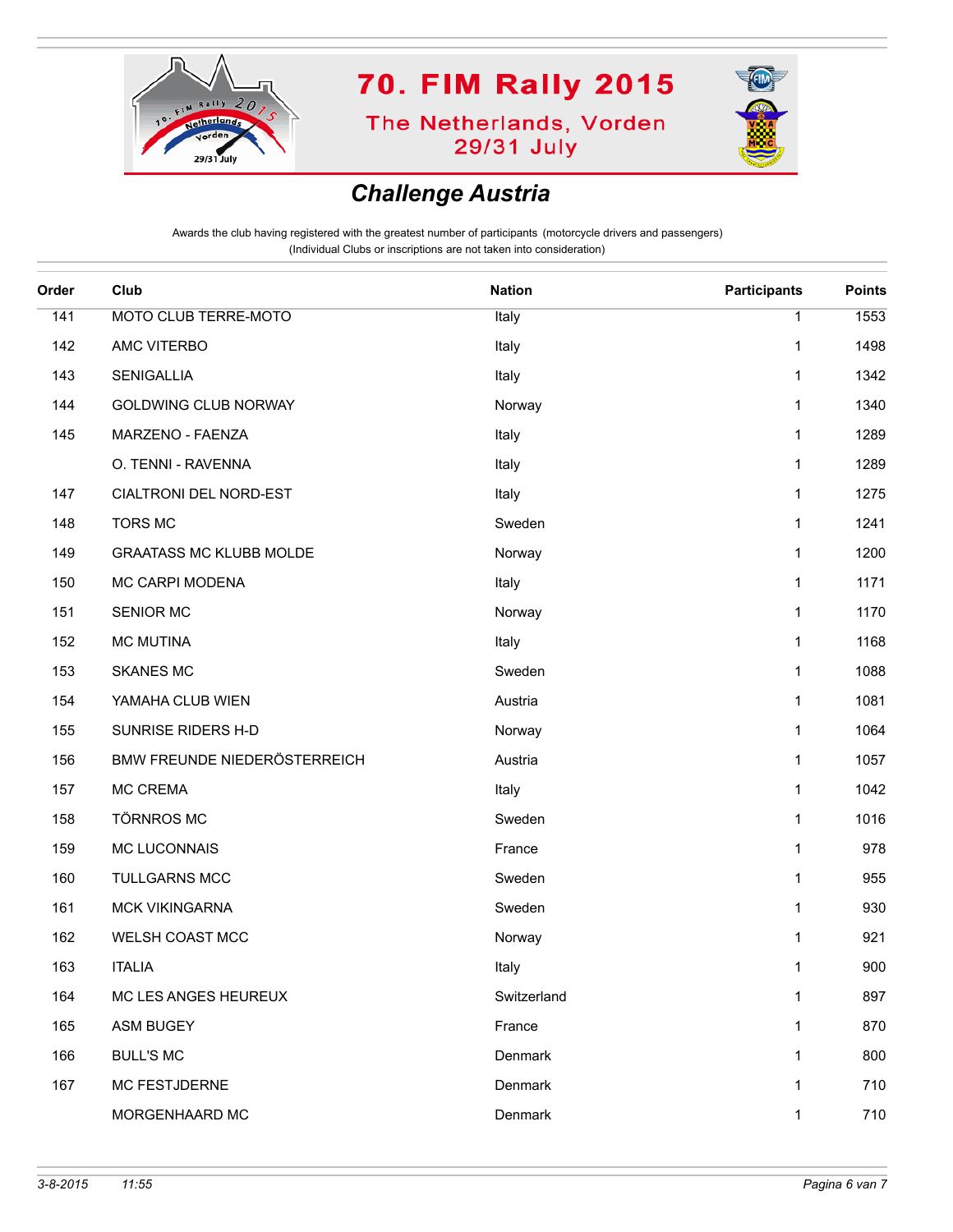

**The Netherlands, Vorden** 29/31 July



#### *Challenge Austria*

| Order | Club                  | <b>Nation</b> | <b>Participants</b> | <b>Points</b> |
|-------|-----------------------|---------------|---------------------|---------------|
| 169   | <b>MARSK MC</b>       | Denmark       |                     | 570           |
| 170   | <b>LOOISE MK</b>      | Belgium       |                     | 198           |
| 171   | <b>KAMC HERENTALS</b> | Belgium       |                     | 186           |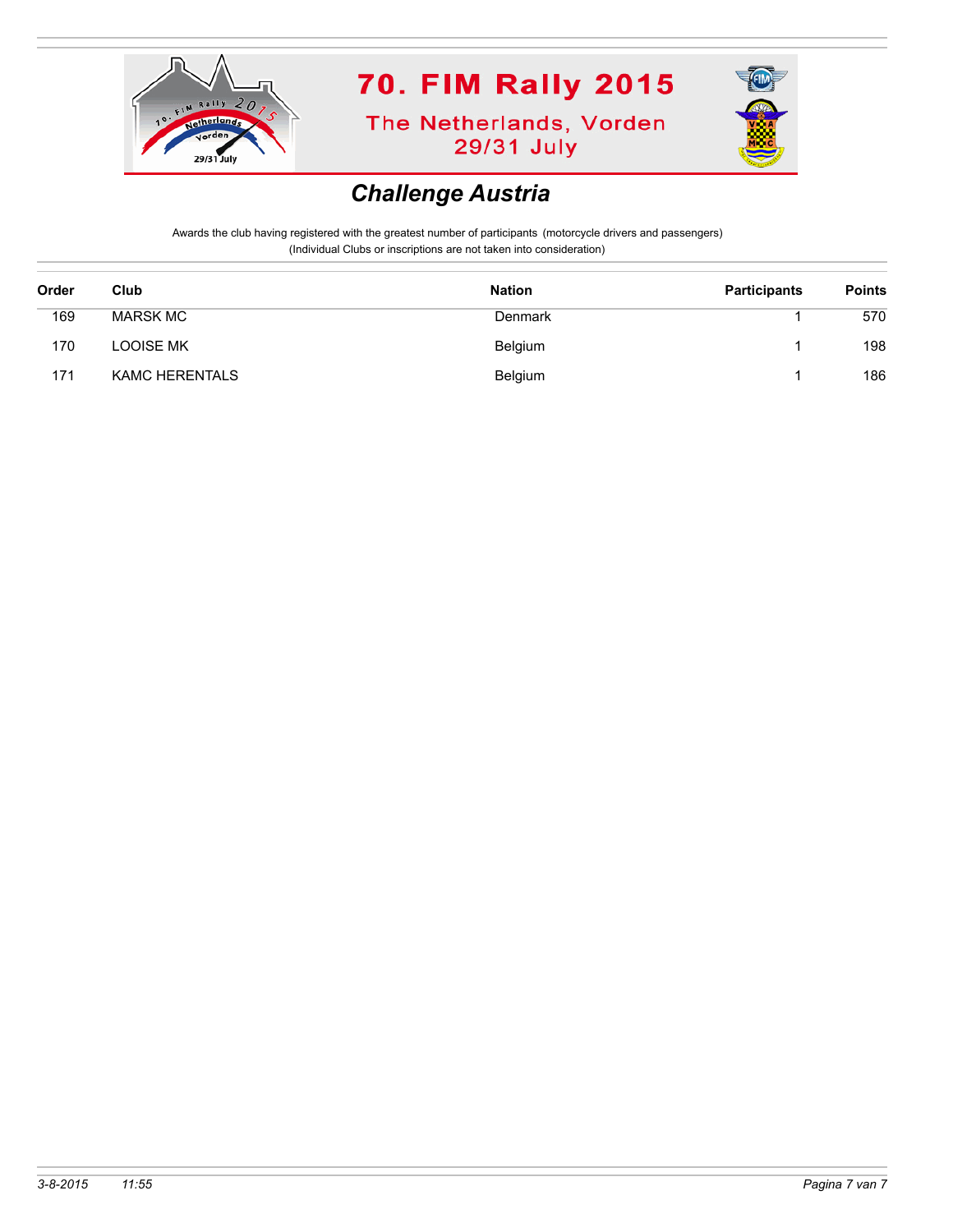

**The Netherlands, Vorden** 29/31 July



### *Challenge Belgium*

Awards the FMN represented by the greatest number of Clubs which were classified (Individual Clubs or inscriptions are not taken into consideration)

| Order | <b>Federation</b>                                   | <b>Nation</b>  | <b>Clubs</b>   | <b>Points</b> |
|-------|-----------------------------------------------------|----------------|----------------|---------------|
| 1     | Federazione Motociclistica Italiana                 | Italy          | 13             | 168464        |
| 2     | Svenska Motorcykel - och Snöskoterförbundet         | Sweden         | 9              | 191351        |
| 3     | Norges Motorsportforbund                            | Norway         | 6              | 99954         |
| 4     | Fédération Francaise de Motocyclisme                | France         | 5              | 35042         |
| 5     | Fédération Motocycliste Suisse                      | Switzerland    | 5              | 33331         |
| 6     | Deutscher Motor Sport Bund e. V.                    | Germany        | 5              | 19510         |
| 7     | Suomen Moottoriliitto r.y.                          | Finland        | 4              | 185658        |
| 8     | Auto-Cycle Union                                    | United Kingdom | 4              | 30926         |
| 9     | Oesterreichischer Automobil- Motorrad- u. Touring C | Austria        | 3              | 32242         |
| 10    | Danmarks Motor Union                                | Denmark        | 3              | 27215         |
| 11    | Fédération Motocycliste de Belgique                 | Belgium        | 3              | 7591          |
| 12    | Motorcycle Federation of Macedonia                  | Macedonia      | $\overline{c}$ | 35105         |
| 13    | Hrvatski Motociklisticki Savez                      | Croatia        | $\overline{2}$ | 18871         |
| 14    | Polski Zwiazek Motorowy                             | Poland         | $\overline{2}$ | 18279         |
| 15    | Slovenska Motocyklova Federacia                     | Slovakia       | $\overline{2}$ | 15940         |
| 16    | Autoklub of the Czech Republic                      | Czech Republic | $\overline{2}$ | 9800          |
| 17    | Real Federacion Motociclista Espanola               | Spain          | 1              | 33121         |
| 18    | Moto Club de Monaco                                 | Monaco         | 1              | 15120         |
| 19    | Hungarian Motorcycle Sport Federation               | Hungary        | 1              | 11700         |
| 20    | Avto-Moto Zveza Slovenije                           | Slovenia       | 1              | 9424          |
| 21    | <b>Estonian Motorcycling Federation</b>             | Estonia        | 1              | 9200          |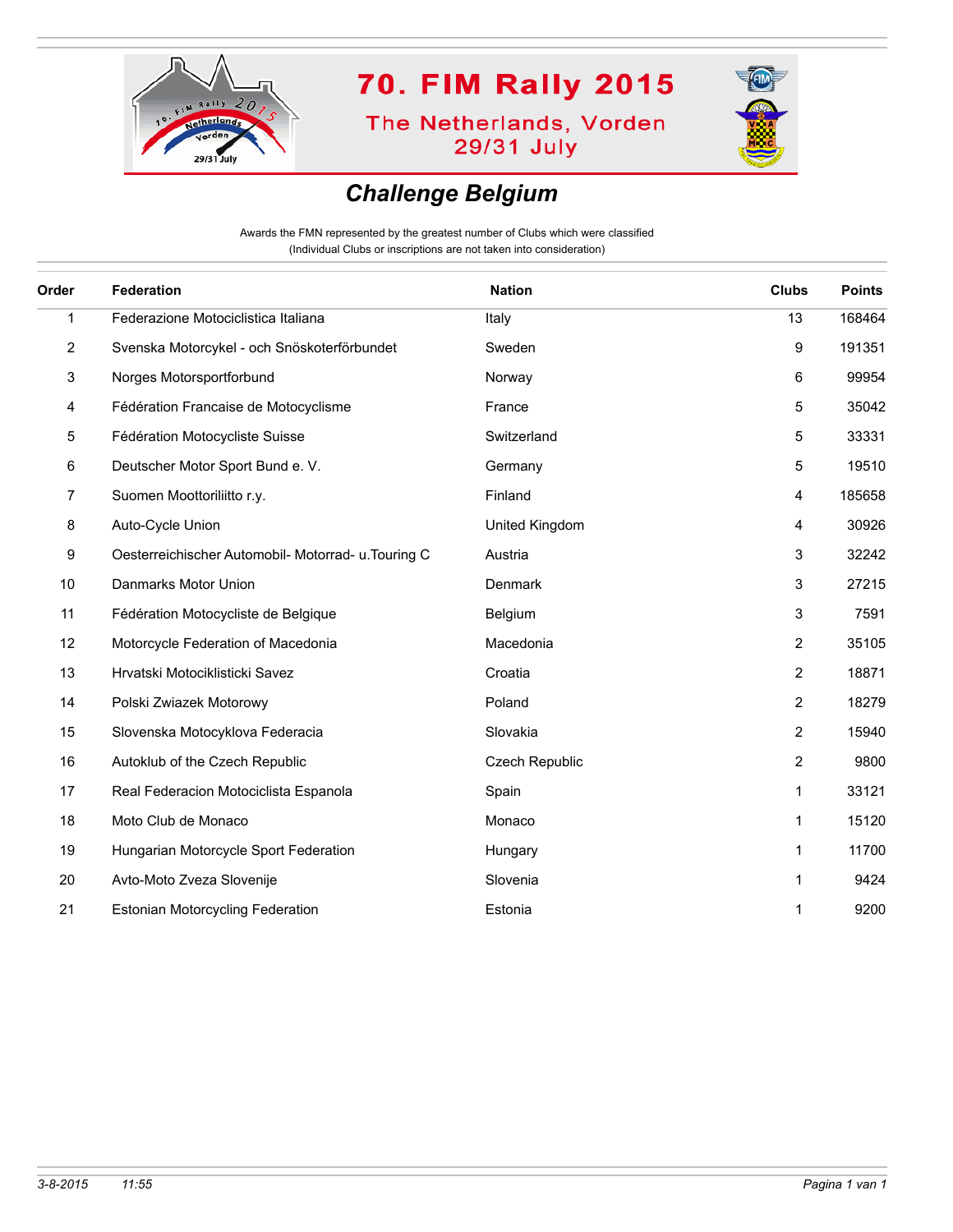

# Challenge Bohemia

Combination of Challenges Monaco, Luxembourg, France and Bohemia

| Order | Federation                                  |             |       |   |  |
|-------|---------------------------------------------|-------------|-------|---|--|
|       | Federazione Motocyclistica Italiana         | Italy       | 7.785 |   |  |
| 2     | Norges Motorsportforbund                    | Norway      | 7.254 | 4 |  |
| 3.    | Suomen Moottorliitto r.y.                   | Finland     | 2.712 |   |  |
| 4     | Svenska Motorcycle - och Snöskoterförbunded | Sweden      | 2.068 | 2 |  |
| 5.    | Slovenska Motocyklova Federatia             | Slovakia    | 1.180 |   |  |
| 6     | Deutscher Motor Sport Bund e.v.             | Germany     | 980   | 2 |  |
|       | Fédération Motocycliste Suisse              | Switserland | 692   |   |  |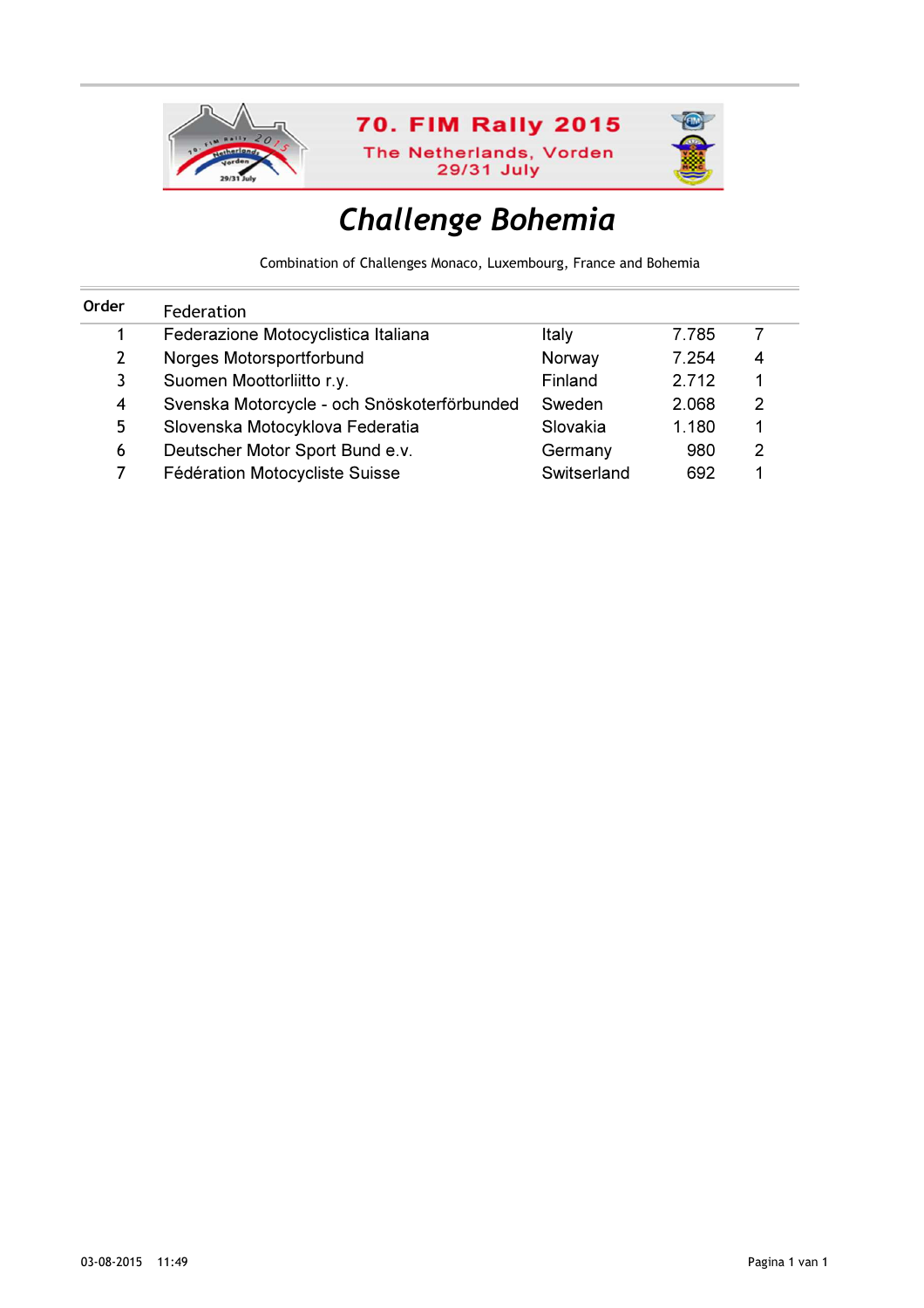

**The Netherlands, Vorden** 29/31 July



### *Challenge FIVA*

Awards the FMN which has achieved the highest number of FIVA-points by motorcycles of minimum 20 years old. FIVA-points are calculated by multiplying the distance per driver by a factor depending on the age of the motorcycle

| Order          | <b>Federation</b>                                   | <b>Nation</b>         | <b>Points</b> |
|----------------|-----------------------------------------------------|-----------------------|---------------|
| 1              | Suomen Moottoriliitto r.y.                          | Finland               | 24556,0       |
| $\overline{2}$ | Federazione Motociclistica Italiana                 | Italy                 | 16108,8       |
| 3              | Auto-Cycle Union                                    | United Kingdom        | 12570,7       |
| 4              | Svenska Motorcykel - och Snöskoterförbundet         | Sweden                | 9607,6        |
| 5              | Danmarks Motor Union                                | Denmark               | 7460,6        |
| 6              | Autoklub of the Czech Republic                      | <b>Czech Republic</b> | 5220,0        |
| 7              | Oesterreichischer Automobil- Motorrad- u. Touring C | Austria               | 4150,6        |
| 8              | <b>Estonian Motorcycling Federation</b>             | Estonia               | 4140,0        |
| 9              | Norges Motorsportforbund                            | Norway                | 3820,6        |
| 10             | Motorcycle Federation of Macedonia                  | Macedonia             | 3520,0        |
| 11             | Fédération Francaise de Motocyclisme                | France                | 2511,8        |
| 12             | Fédération Motocycliste Suisse                      | Switzerland           | 2141,6        |
| 13             | Hrvatski Motociklisticki Savez                      | Croatia               | 1512,0        |
| 14             | Deutscher Motor Sport Bund e. V.                    | Germany               | 1369,0        |
| 15             | Polski Zwiazek Motorowy                             | Poland                | 1140,0        |
| 16             | Fédération Motocycliste de Belgique                 | Belgium               | 843,8         |
| 17             | Motor Union du Grand Duché de Luxembourg            | Luxembourg            | 240,0         |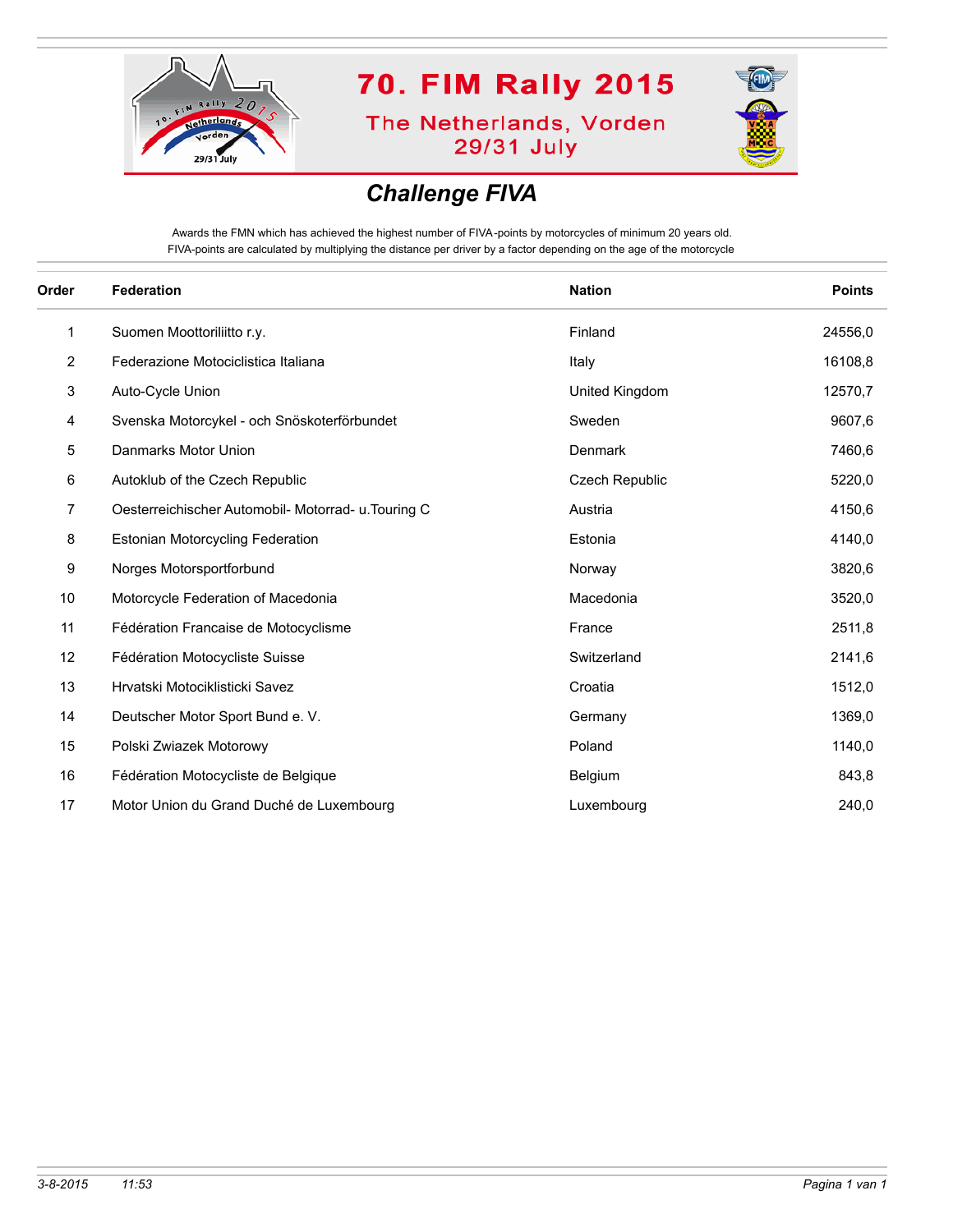

**The Netherlands, Vorden** 29/31 July



#### *Challenge Gagarine*

Awards the FMN represented by the greatest number of motorcyclists , driving motorcycles of all categories, groups and classes

| Order        | <b>Federation</b>                                   | <b>Nation</b>            | <b>Motorcyclists</b> | <b>Points</b> |
|--------------|-----------------------------------------------------|--------------------------|----------------------|---------------|
| $\mathbf{1}$ | Svenska Motorcykel - och Snöskoterförbundet         | Sweden                   | 146                  | 184950        |
| 2            | Federazione Motociclistica Italiana                 | Italy                    | 118                  | 163919        |
| 3            | Suomen Moottoriliitto r.y.                          | Finland                  | 66                   | 182946        |
| 4            | Norges Motorsportforbund                            | Norway                   | 60                   | 96816         |
| 5            | Fédération Francaise de Motocyclisme                | France                   | 45                   | 32770         |
| 6            | Fédération Motocycliste Suisse                      | Switzerland              | 42                   | 33331         |
| 7            | Auto-Cycle Union                                    | United Kingdom           | 41                   | 28759         |
| 8            | Danmarks Motor Union                                | Denmark                  | 37                   | 27215         |
| 9            | Deutscher Motor Sport Bund e. V.                    | Germany                  | 37                   | 18320         |
| 10           | Fédération Motocycliste de Belgique                 | Belgium                  | 27                   | 6272          |
| 11           | Oesterreichischer Automobil- Motorrad- u. Touring C | Austria                  | 26                   | 26954         |
| 12           | Real Federacion Motociclista Espanola               | Spain                    | 17                   | 31280         |
| 13           | Motorcycle Federation of Macedonia                  | Macedonia                | 14                   | 30800         |
| 14           | Polski Zwiazek Motorowy                             | Poland                   | 14                   | 15829         |
| 15           | Hrvatski Motociklisticki Savez                      | Croatia                  | 13                   | 16351         |
| 16           | Slovenska Motocyklova Federacia                     | Slovakia                 | 13                   | 15940         |
| 17           | Moto Club de Monaco                                 | Monaco                   | 11                   | 13860         |
| 18           | Autoklub of the Czech Republic                      | Czech Republic           | 11                   | 9800          |
| 19           | Avto-Moto Zveza Slovenije                           | Slovenia                 | 7                    | 8246          |
| 20           | Hungarian Motorcycle Sport Federation               | Hungary                  | 6                    | 7800          |
| 21           | Koninklijke Nederlandse Motorrijders Vereniging     | Netherlands              | 5                    | 196           |
| 22           | Estonian Motorcycling Federation                    | Estonia                  | 4                    | 9200          |
| 23           | Lithuanian Motorcycle Sport Federation              | Lithuania                | 2                    | 4000          |
| 24           | Canadian Motorcycle Association                     | Canada                   | 1                    | 9999          |
| 25           | American Motorcyclist Association                   | United States of America | 1                    | 8000          |
| 26           | Automobile et Touring-Club de Grece                 | Greece                   | 1                    | 2481          |
| 27           | Motor Union du Grand Duché de Luxembourg            | Luxembourg               | 1                    | 400           |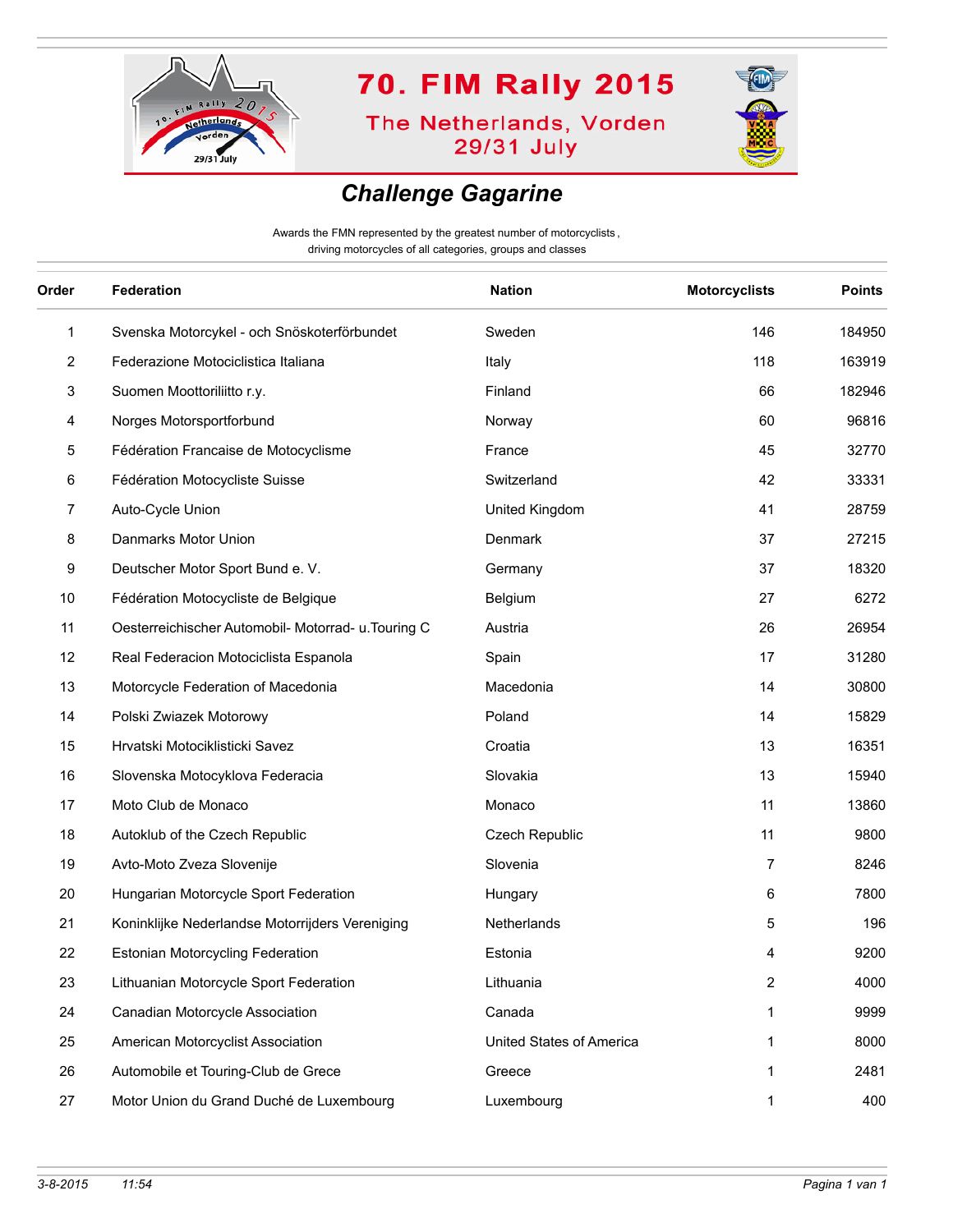

**The Netherlands, Vorden** 29/31 July



### *Challenge Hungaria*

Awards the FMN which has achieved the highest number of points for drivers of motorcycles of all categories , groups and classes carrying one or more passengers, all registered at the Arrival Control

| Order | Federation                                          | <b>Nation</b>            | <b>Points</b> |
|-------|-----------------------------------------------------|--------------------------|---------------|
| 1     | Federazione Motociclistica Italiana                 | Italy                    | 66521         |
| 2     | Suomen Moottoriliitto r.y.                          | Finland                  | 62723         |
| 3     | Svenska Motorcykel - och Snöskoterförbundet         | Sweden                   | 54405         |
| 4     | Norges Motorsportforbund                            | Norway                   | 17700         |
| 5     | Real Federacion Motociclista Espanola               | Spain                    | 14720         |
| 6     | Fédération Francaise de Motocyclisme                | France                   | 12981         |
| 7     | Fédération Motocycliste Suisse                      | Switzerland              | 11760         |
| 8     | Hrvatski Motociklisticki Savez                      | Croatia                  | 10080         |
| 9     | Motorcycle Federation of Macedonia                  | Macedonia                | 8800          |
| 10    | Deutscher Motor Sport Bund e. V.                    | Germany                  | 8550          |
| 11    | American Motorcyclist Association                   | United States of America | 8000          |
| 12    | Danmarks Motor Union                                | Denmark                  | 7835          |
| 13    | Polski Zwiazek Motorowy                             | Poland                   | 7809          |
| 14    | Moto Club de Monaco                                 | Monaco                   | 5040          |
| 15    | Slovenska Motocyklova Federacia                     | Slovakia                 | 4960          |
| 16    | <b>Estonian Motorcycling Federation</b>             | Estonia                  | 4600          |
| 17    | Auto-Cycle Union                                    | United Kingdom           | 3484          |
| 18    | Oesterreichischer Automobil- Motorrad- u. Touring C | Austria                  | 3078          |
| 19    | Autoklub of the Czech Republic                      | <b>Czech Republic</b>    | 2670          |
| 20    | Automobile et Touring-Club de Grece                 | Greece                   | 2481          |
| 21    | Avto-Moto Zveza Slovenije                           | Slovenia                 | 2356          |
| 22    | Fédération Motocycliste de Belgique                 | Belgium                  | 2303          |
| 23    | Hungarian Motorcycle Sport Federation               | Hungary                  | 1300          |
| 24    | Motor Union du Grand Duché de Luxembourg            | Luxembourg               | 400           |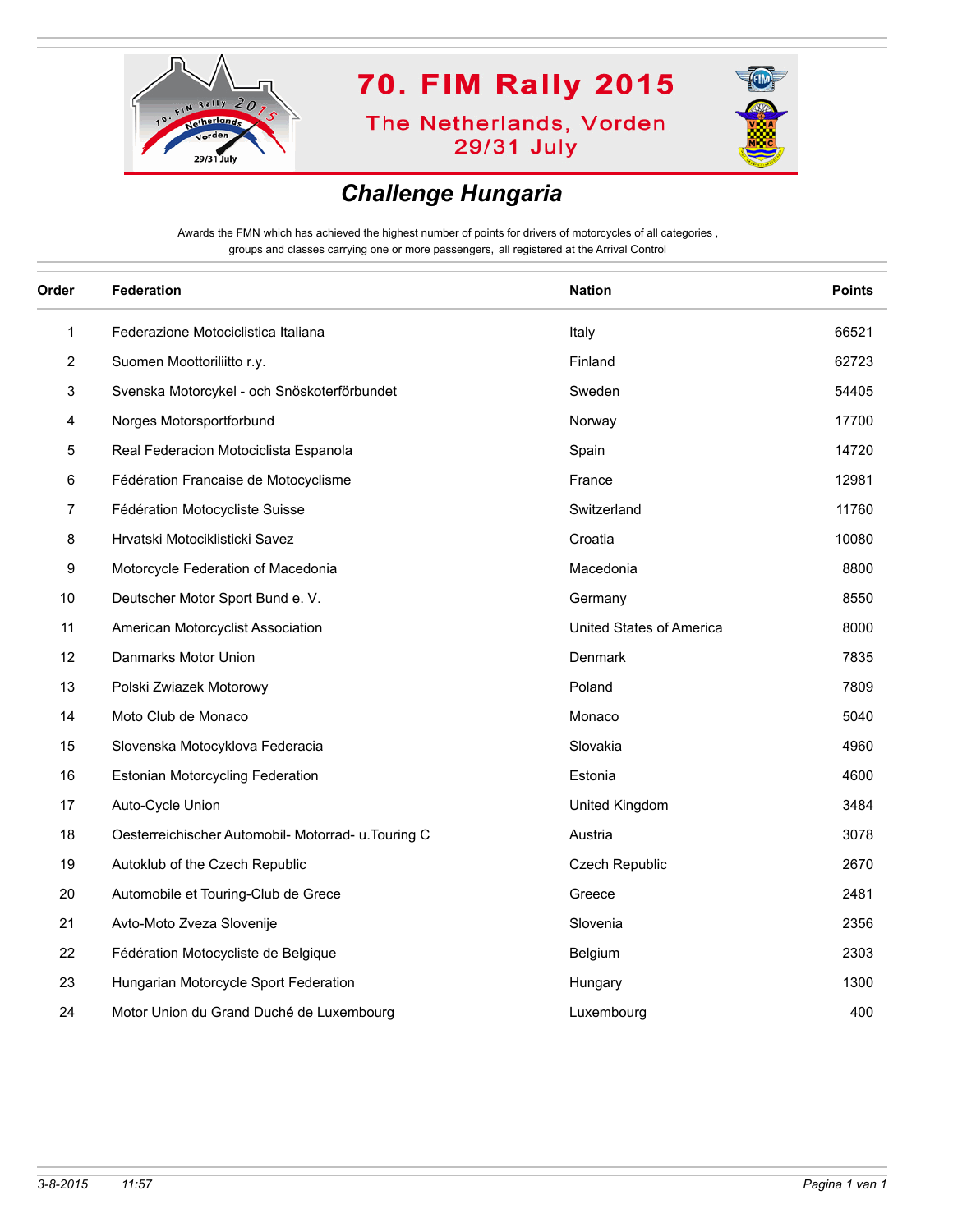

**The Netherlands, Vorden** 29/31 July



### *Challenge Italia*

Awards the FMN represented by the greatest number of motorcycle drivers under the age of 21 (the driver must be between the ages of 17 and 21 at the end of the month during which the FIM rally takes place)

| Order | Federation                 | <b>Nation</b> | <b>Drivers</b> | <b>Points</b> |
|-------|----------------------------|---------------|----------------|---------------|
|       | Norges Motorsportforbund   | Norway        |                | 4895          |
| 2     | Suomen Moottoriliitto r.y. | Finland       |                | 3300          |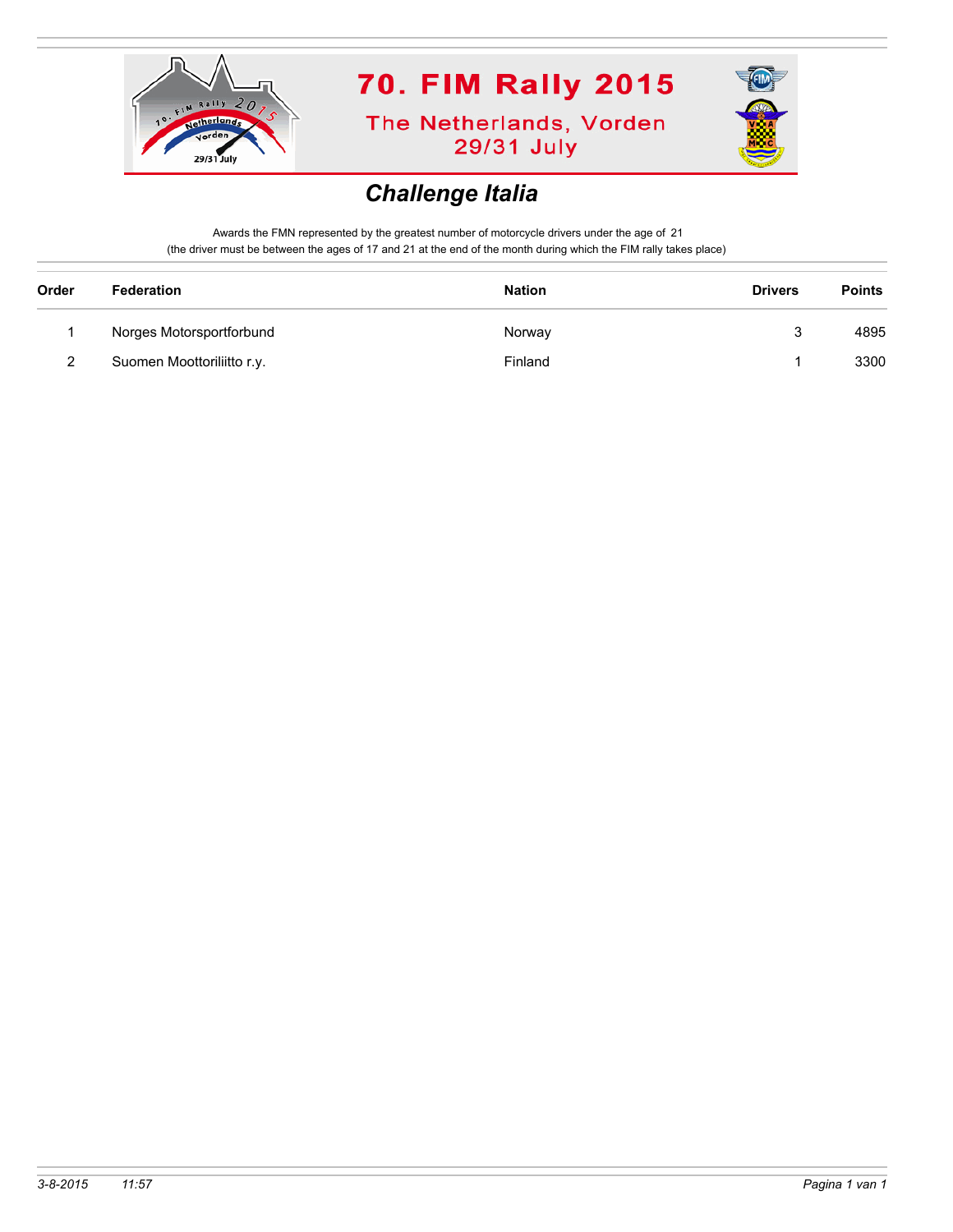

**The Netherlands, Vorden** 29/31 July



### *Challenge Meritum FIM*

Awards the FMN represented by the greatest number of motorcyclists who are holders of the FIM Meritum or Co -Meritum Badge of Honour. In case of a tie between the FMNs, the participation of non-motorcycle participants who are holders of the FIM Meritum award will be taken into consideration

| Order | <b>Federation</b>                                   | <b>Nation</b>            | motorcycles | <b>Meritums</b><br>(cars) |  |
|-------|-----------------------------------------------------|--------------------------|-------------|---------------------------|--|
| 1     | Federazione Motociclistica Italiana                 | Italy                    | 74          | (3)                       |  |
| 2     | Svenska Motorcykel - och Snöskoterförbundet         | Sweden                   | 56          |                           |  |
| 3     | Suomen Moottoriliitto r.y.                          | Finland                  | 37          |                           |  |
| 4     | Deutscher Motor Sport Bund e. V.                    | Germany                  | 24          | (2)                       |  |
| 5     | Norges Motorsportforbund                            | Norway                   | 24          |                           |  |
| 6     | Oesterreichischer Automobil- Motorrad- u. Touring C | Austria                  | 23          | (4)                       |  |
| 7     | Fédération Motocycliste de Belgique                 | Belgium                  | 17          |                           |  |
| 8     | Auto-Cycle Union                                    | United Kingdom           | 15          |                           |  |
|       | Hrvatski Motociklisticki Savez                      | Croatia                  | 15          |                           |  |
| 10    | Fédération Motocycliste Suisse                      | Switzerland              | 14          |                           |  |
| 11    | Danmarks Motor Union                                | Denmark                  | 11          |                           |  |
| 12    | Real Federacion Motociclista Espanola               | Spain                    | 8           |                           |  |
| 13    | Motorcycle Federation of Macedonia                  | Macedonia                | 6           |                           |  |
|       | Slovenska Motocyklova Federacia                     | Slovakia                 | 6           |                           |  |
| 15    | Autoklub of the Czech Republic                      | Czech Republic           | 5           |                           |  |
|       | Avto-Moto Zveza Slovenije                           | Slovenia                 | 5           |                           |  |
|       | Estonian Motorcycling Federation                    | Estonia                  | 5           |                           |  |
|       | Koninklijke Nederlandse Motorrijders Vereniging     | <b>Netherlands</b>       | 5           |                           |  |
| 19    | Fédération Francaise de Motocyclisme                | France                   | 3           |                           |  |
|       | Polski Zwiazek Motorowy                             | Poland                   | 3           |                           |  |
| 21    | Hungarian Motorcycle Sport Federation               | Hungary                  | 1           | (1)                       |  |
| 22    | American Motorcyclist Association                   | United States of America | 1           |                           |  |
|       | Canadian Motorcycle Association                     | Canada                   | 1           |                           |  |
|       | Moto Club de Monaco                                 | Monaco                   | 1           |                           |  |
|       | Motor Union du Grand Duché de Luxembourg            | Luxembourg               | 1           |                           |  |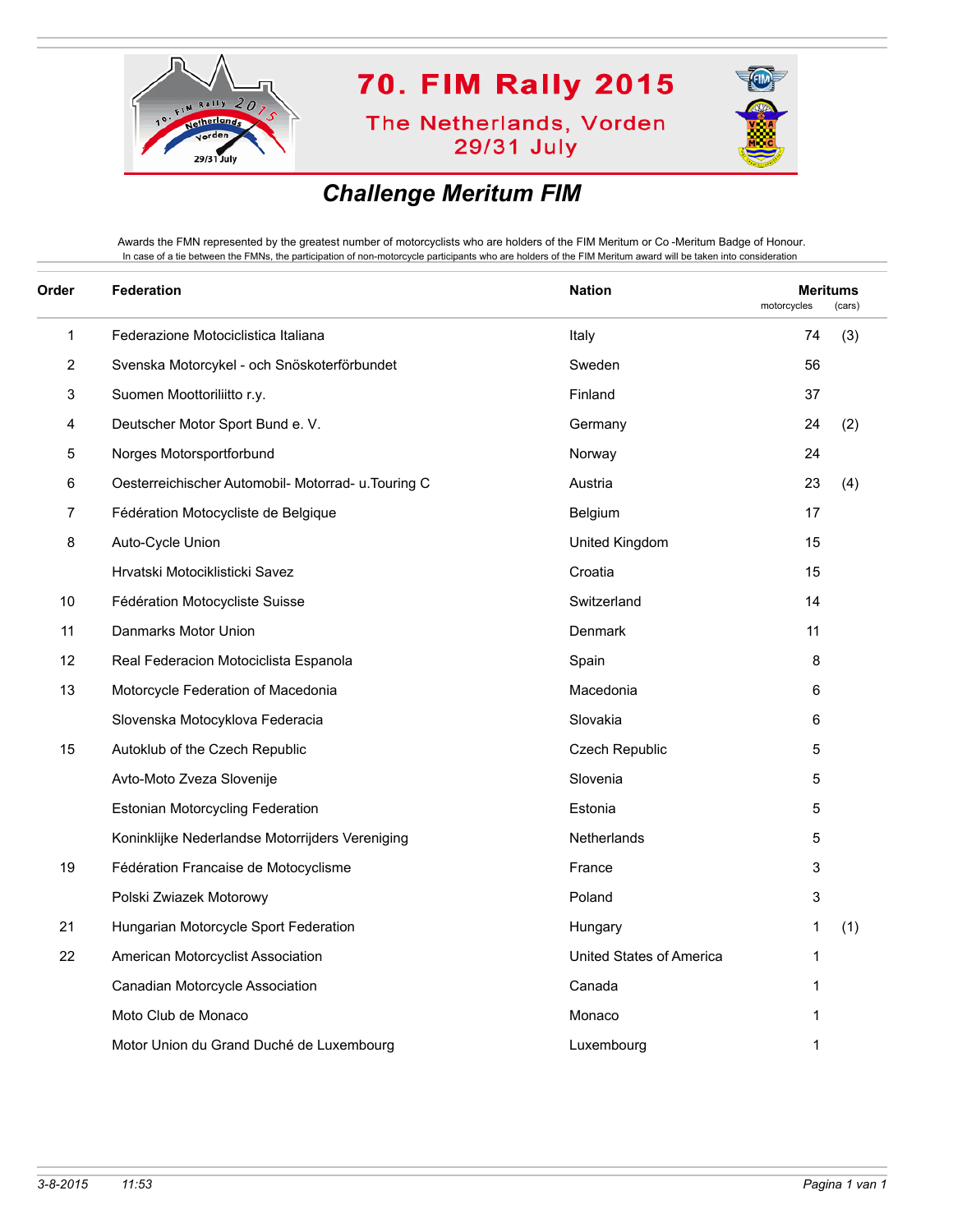

**The Netherlands, Vorden** 29/31 July



#### *Challenge Nederland*

Awards the FMN represented by the greatest number of motorcyclists with sidecar

| Order          | <b>Federation</b>                           | <b>Nation</b>  | <b>Sidecars</b> | <b>Points</b> |
|----------------|---------------------------------------------|----------------|-----------------|---------------|
| 1              | Fédération Motocycliste Suisse              | Switzerland    | 5               | 3897          |
| 2              | Svenska Motorcykel - och Snöskoterförbundet | Sweden         | 4               | 4705          |
| 3              | Auto-Cycle Union                            | United Kingdom | 4               | 2775          |
| 4              | Fédération Francaise de Motocyclisme        | France         | 3               | 2996          |
| 5              | Norges Motorsportforbund                    | Norway         | 2               | 3054          |
| 6              | Deutscher Motor Sport Bund e. V.            | Germany        | 2               | 1210          |
| $\overline{7}$ | Fédération Motocycliste de Belgique         | Belgium        | 2               | 364           |
| 8              | Suomen Moottoriliitto r.y.                  | Finland        | 1               | 2712          |
| 9              | Lithuanian Motorcycle Sport Federation      | Lithuania      | 1               | 2000          |
| 10             | Slovenska Motocyklova Federacia             | Slovakia       | 1               | 1180          |
| 11             | Danmarks Motor Union                        | <b>Denmark</b> | 1               | 800           |
| 12             | Motor Union du Grand Duché de Luxembourg    | Luxembourg     |                 | 400           |
|                |                                             |                |                 |               |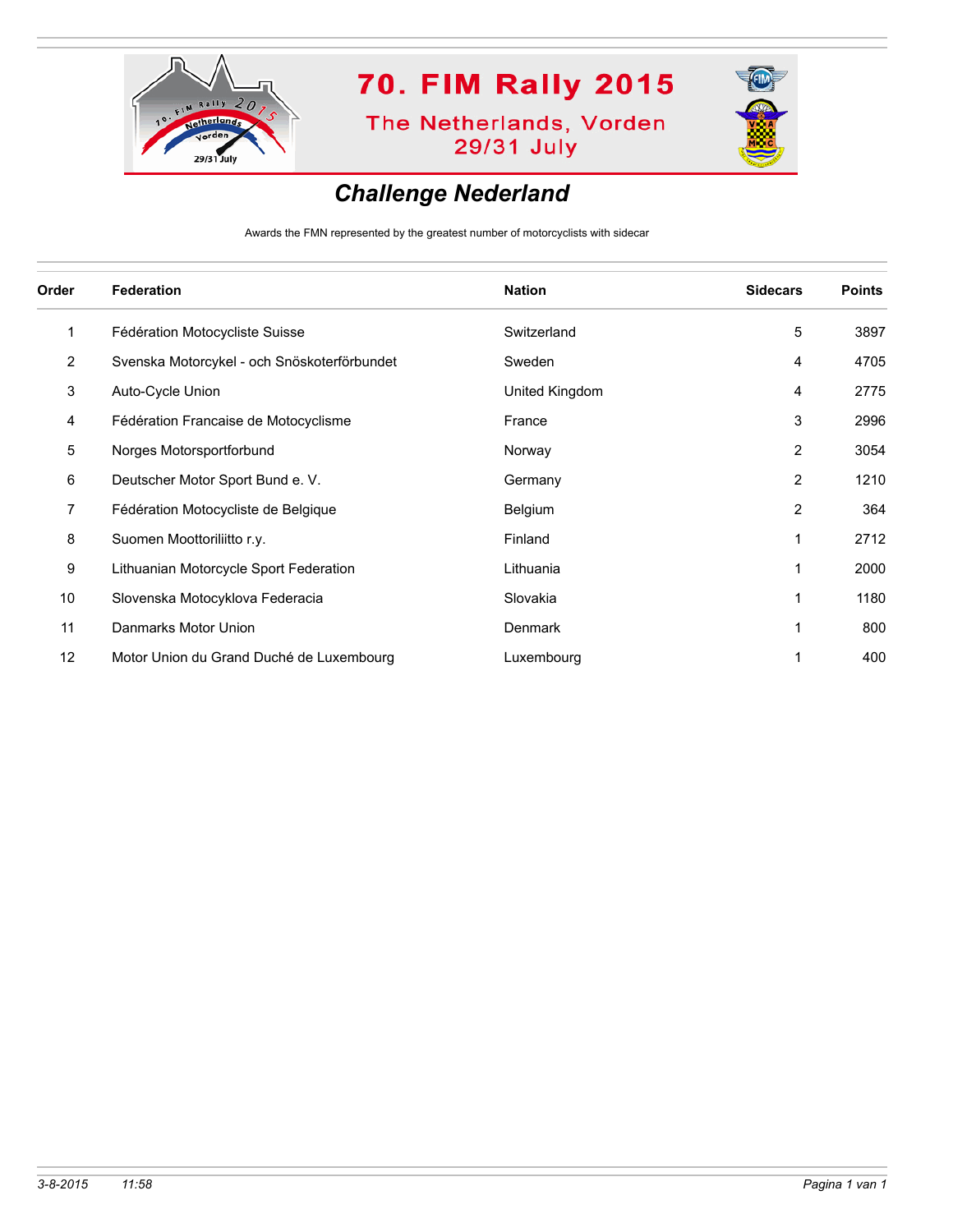

**The Netherlands, Vorden** 29/31 July



#### *Challenge Norway*

| Order          | Club                             | <b>Nation</b> | <b>Distance</b> |
|----------------|----------------------------------|---------------|-----------------|
| 1              | HAUKIPUTAAN MOOTTORIKELKKAILIJAT | Finland       | 3300            |
| $\overline{2}$ | LIEKSAN MOOTTORIKERHO RY         | Finland       | 3004            |
| 3              | SENIOR MC NORD                   | Norway        | 2900            |
| 4              | <b>TERVAKOSKEN MK</b>            | Finland       | 2800            |
| 5              | THE MOTOR CLUB OF HYVINKÄÄ       | Finland       | 2768            |
| 6              | SAVOLANKATU MOTORISTIT           | Finland       | 2712            |
|                | SAVONKINNAN MOTORISTIT           | Finland       | 2712            |
|                | <b>TOURING FINLANDIA MK</b>      | Finland       | 2712            |
| 9              | MC MOTO TEAM MERANO              | Italy         | 2664            |
| 10             | ORNES MC KLUBB                   | Norway        | 2573            |
| 11             | MC IBLEO RAGUSA                  | Italy         | 2432            |
| 12             | TEAM AURORA BOREALIS             | Norway        | 2405            |
| 13             | <b>BODQ MC KLUBB</b>             | Norway        | 2371            |
| 14             | <b>ESTONIAN TOURING MC</b>       | Estonia       | 2300            |
| 15             | MK MERITUM TIM - SKOPJE          | Macedonia     | 2200            |
|                | <b>RETKI PTICI</b>               | Macedonia     | 2200            |
| 17             | PAOLO ROSSI CINA                 | Italy         | 2188            |
| 18             | MOTOCLUB CHIRONE                 | Italy         | 2056            |
| 19             | TIRREMOTO CETRARO                | Italy         | 2051            |
| 20             | MC ANDREA TESTA                  | Italy         | 1956            |
| 21             | <b>NAF MC</b>                    | Norway        | 1921            |
| 22             | OESTERSUNDS MCC                  | Sweden        | 1898            |
| 23             | ÖRNSKÖLDSVIKS MCC                | Sweden        | 1861            |
| 24             | CARRETERA Y MANTA                | Spain         | 1840            |
|                | MADONNA CENTAUROS M.C            | Spain         | 1840            |
| 26             | NAF MC-TRONDHEIM                 | Norway        | 1773            |
| 27             | SUNDSVALLS MCC                   | Sweden        | 1717            |
| 28             | AVEROY MC KLUBB                  | Norway        | 1685            |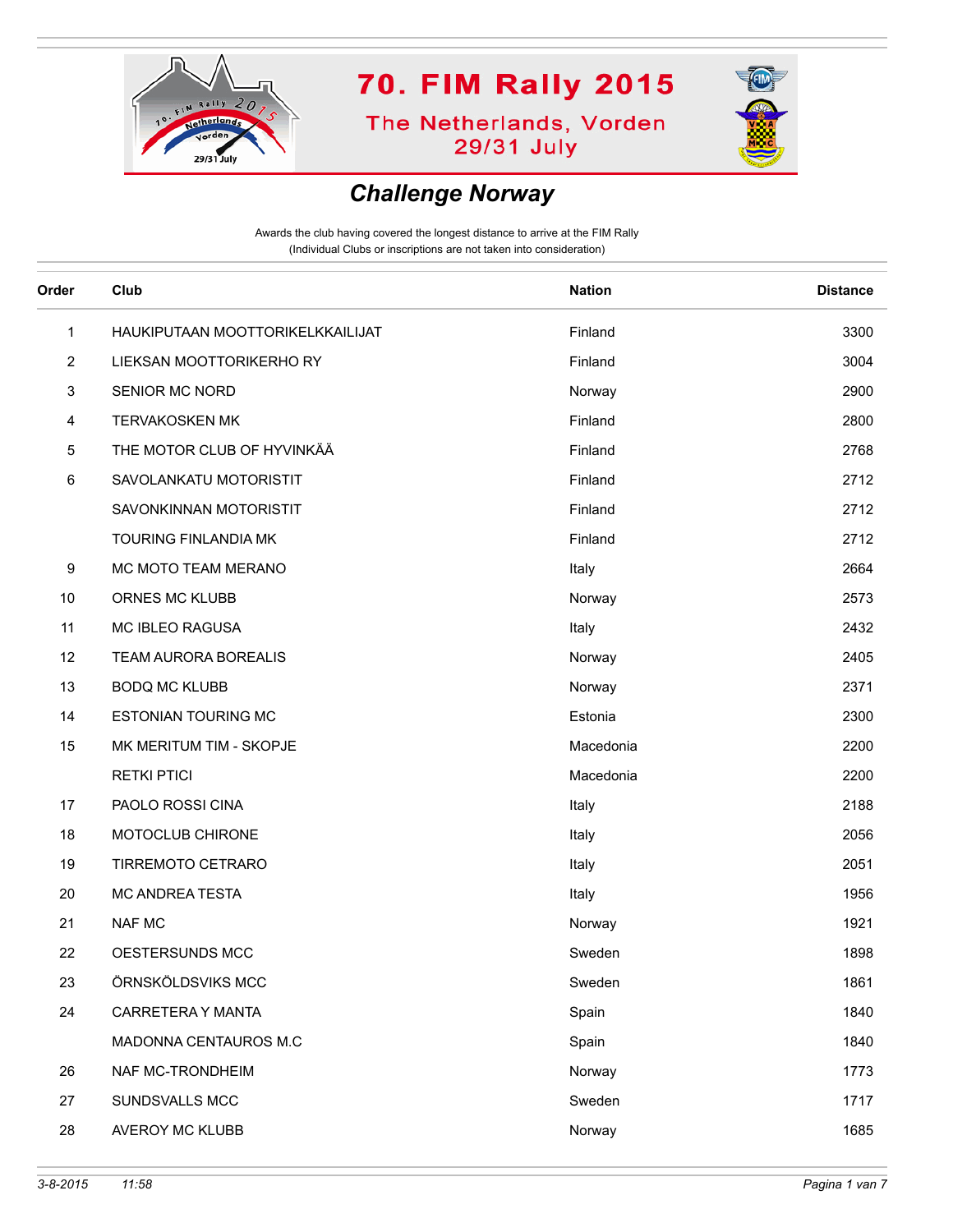

**The Netherlands, Vorden** 29/31 July



### *Challenge Norway*

| Order | Club                           | <b>Nation</b> | <b>Distance</b> |
|-------|--------------------------------|---------------|-----------------|
| 29    | <b>HMCK - HUDIKSVALL</b>       | Sweden        | 1630            |
| 30    | <b>GRAATASS MC KLUBB MOLDE</b> | Norway        | 1580            |
| 31    | CARMAGNOLA                     | Italy         | 1559            |
|       | MBC TOURING REGIONE LAZIO      | Italy         | 1559            |
|       | MBC TOURING ROMA               | Italy         | 1559            |
|       | MC GENTLEMAN BORDIGHERA        | Italy         | 1559            |
| 35    | MOTO CLUB TERRE-MOTO           | Italy         | 1553            |
| 36    | AMC VITERBO                    | Italy         | 1498            |
| 37    | SKÄFTBERG RANGERS MCK          | Sweden        | 1453            |
| 38    | TORGIANO - TONINO FAINA        | Italy         | 1452            |
| 39    | <b>GOTTLIEB DAIMLER</b>        | Italy         | 1438            |
| 40    | THE TWIN CLUB                  | Sweden        | 1407            |
| 41    | <b>MCK TOURING</b>             | Sweden        | 1387            |
| 42    | AUTOMOBILKLUB BILGORAJSKI      | Poland        | 1370            |
| 43    | VASTERDALA MCK                 | Sweden        | 1365            |
| 44    | SPADER DAM MCK                 | Sweden        | 1358            |
| 45    | LA BALZANA                     | Italy         | 1353            |
| 46    | SÄLLSKAPET HJULINGARNA         | Sweden        | 1352            |
| 47    | SENIGALLIA                     | Italy         | 1342            |
| 48    | <b>GOLDWING CLUB NORWAY</b>    | Norway        | 1340            |
| 49    | <b>HALLSTA MC-T</b>            | Sweden        | 1304            |
|       | <b>MC ESTENZE</b>              | Italy         | 1304            |
| 51    | <b>BUDAI MOTO KLUB</b>         | Hungary       | 1300            |
|       | RIDERS LEVICE                  | Slovakia      | 1300            |
| 53    | MARZENO - FAENZA               | Italy         | 1289            |
|       | O. TENNI - RAVENNA             | Italy         | 1289            |
| 55    | CIALTRONI DEL NORD-EST         | Italy         | 1275            |
|       | MC EUROPA BUSCATE              | Italy         | 1275            |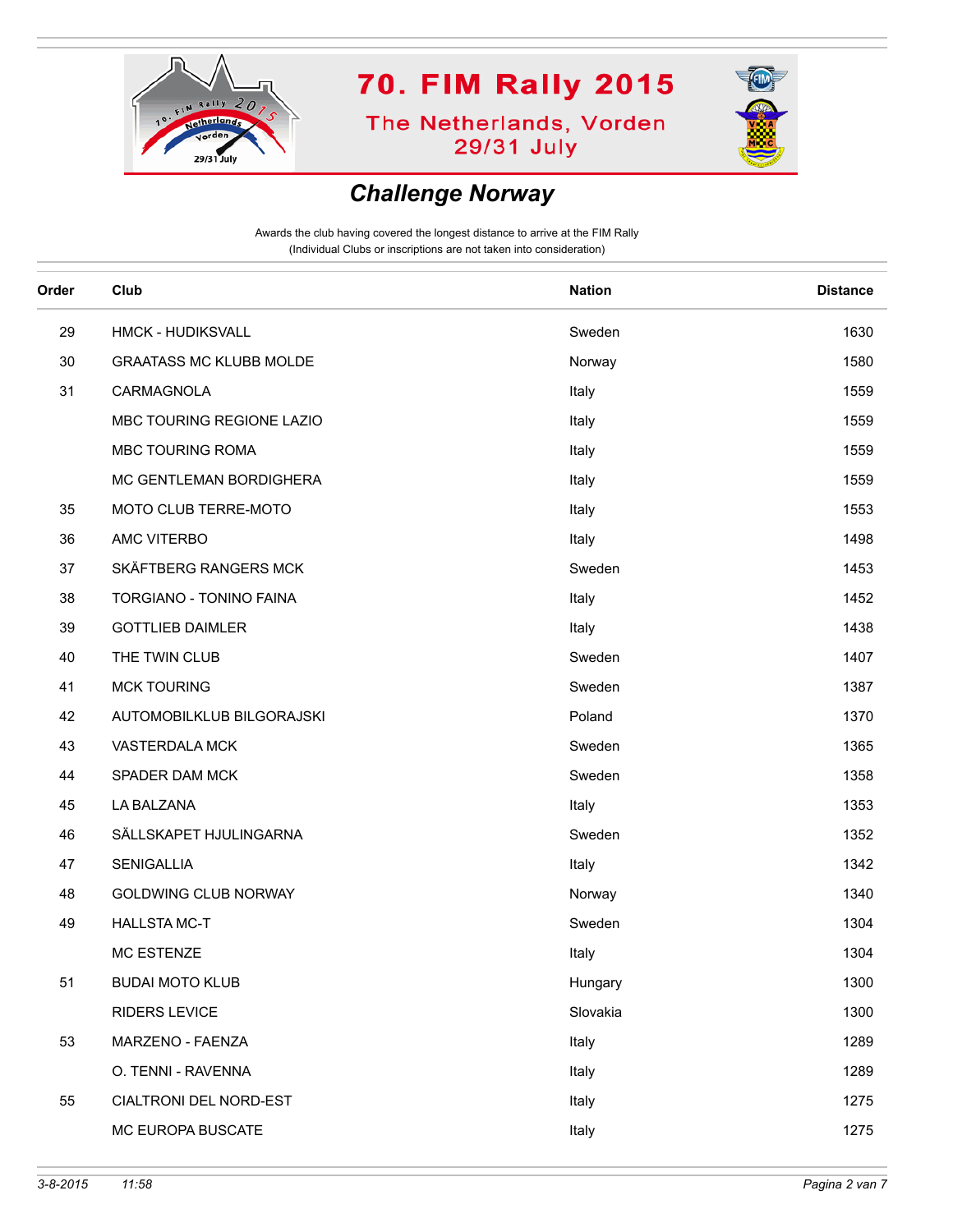

**The Netherlands, Vorden** 29/31 July



#### *Challenge Norway*

| Order | Club                             | <b>Nation</b> | <b>Distance</b> |
|-------|----------------------------------|---------------|-----------------|
| 57    | MC PINO MEDEOT GORIZIA           | Italy         | 1270            |
| 58    | <b>MC VENNER</b>                 | Norway        | 1268            |
| 59    | 1 HMK ZAGREB                     | Croatia       | 1260            |
|       | <b>BMW MOTO KLUB ZAGREB</b>      | Croatia       | 1260            |
|       | MOTO CLUB TOULONNAIS             | France        | 1260            |
|       | MOTO-CLUB DE MONACO              | Monaco        | 1260            |
| 63    | <b>BAB ET SUD LANDES</b>         | France        | 1257            |
| 64    | MOTOCICLISTICO MESTRE            | Italy         | 1250            |
| 65    | POLIZIA DI STATO                 | Italy         | 1246            |
| 66    | <b>TORS MC</b>                   | Sweden        | 1241            |
| 67    | CLUB MOTOCICLISTO MESTRE         | Italy         | 1237            |
| 68    | <b>TERTITTEN MC</b>              | Norway        | 1218            |
| 69    | <b>BILI ANDELE</b>               | Slovakia      | 1180            |
| 70    | AMD TRZIC                        | Slovenia      | 1178            |
| 71    | MC CARPI MODENA                  | Italy         | 1171            |
|       | MOTO CLUB SOMMIEROIS             | France        | 1171            |
| 73    | SENIOR MC                        | Norway        | 1170            |
| 74    | <b>MC MUTINA</b>                 | Italy         | 1168            |
| 75    | <b>VERONA</b>                    | Italy         | 1150            |
| 76    | MOTO CLUB AVIGNON ET DE VANCLUSE | France        | 1143            |
| 77    | <b>ARDITI DEL PIAVE</b>          | Italy         | 1116            |
| 78    | <b>ASKER MC-CLUB</b>             | Norway        | 1113            |
| 79    | <b>SKARABORGS MCTC</b>           | Sweden        | 1104            |
| 80    | <b>VECCHIO PIEMONTE</b>          | Italy         | 1100            |
| 81    | YAMAHA CLUB WIEN                 | Austria       | 1081            |
| 82    | ARENDAL TOURING KLUBB            | Norway        | 1075            |
| 83    | MC LAMBRETTA CLUB PAVIA          | Italy         | 1070            |
|       | <b>MSC ENZIAN</b>                | Austria       | 1070            |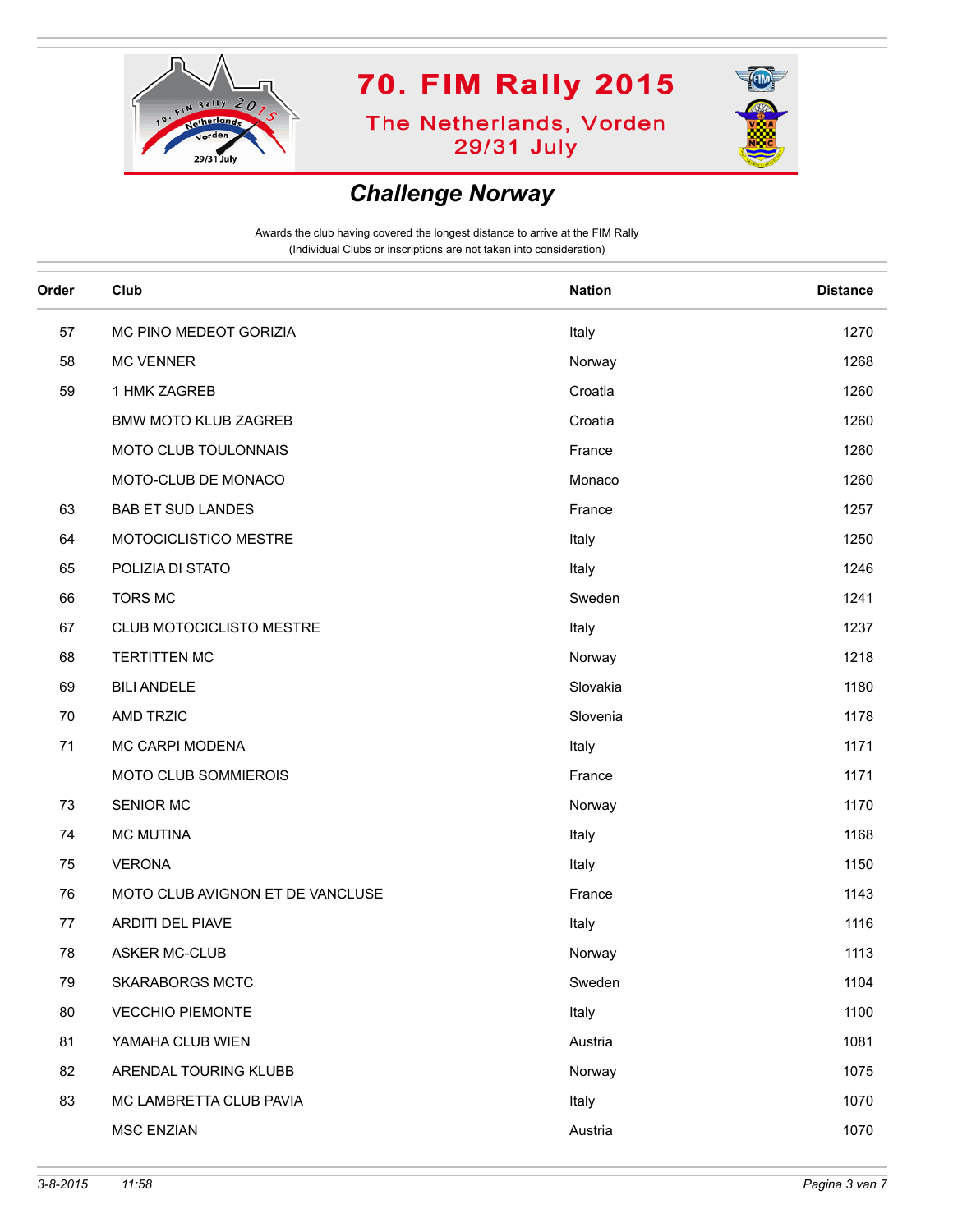

**The Netherlands, Vorden** 29/31 July



#### *Challenge Norway*

| Order | Club                             | <b>Nation</b> | <b>Distance</b> |
|-------|----------------------------------|---------------|-----------------|
| 85    | SUNRISE RIDERS H-D               | Norway        | 1064            |
| 86    | BMW FREUNDE NIEDERÖSTERREICH     | Austria       | 1057            |
| 87    | SILVER FOX MC                    | Norway        | 1054            |
| 88    | <b>MTC 81</b>                    | Austria       | 1052            |
|       | <b>SCOORDINATI</b>               | Italy         | 1052            |
| 90    | <b>MC CREMA</b>                  | Italy         | 1042            |
| 91    | MC BASSA BERGAMASCA              | Italy         | 1036            |
|       | NÄSSJÖ MC CLUB - STENSJÖN        | Sweden        | 1036            |
| 93    | <b>VETLANDA MCK</b>              | Sweden        | 1034            |
| 94    | VIGILI DEL FUOCO ITALIA          | Italy         | 1029            |
| 95    | ÖAMTC / ZV KREMS                 | Austria       | 1026            |
| 96    | MC PERAZZONE                     | Italy         | 1024            |
|       | MOTODIPENDENTI - SERAVALLE SESIA | Italy         | 1024            |
| 98    | MC PAOLO PERAZZONE               | Italy         | 1022            |
| 99    | VÄTTERBYGDENS MCK                | Sweden        | 1017            |
| 100   | <b>TÖRNROS MC</b>                | Sweden        | 1016            |
| 101   | MOTO CLUB ROCHELAIS              | France        | 1009            |
| 102   | <b>MC MAGENTA</b>                | Italy         | 1000            |
| 103   | <b>MC PONENTE</b>                | Italy         | 992             |
| 104   | MC LUCONNAIS                     | France        | 978             |
| 105   | <b>LANNA "LIE" MCK</b>           | Sweden        | 968             |
| 106   | MC SEVESO                        | Italy         | 967             |
| 107   | <b>TULLGARNS MCC</b>             | Sweden        | 955             |
| 108   | <b>GALLIANO</b>                  | Italy         | 950             |
|       | <b>LKT WYCZOL</b>                | Poland        | 950             |
| 110   | <b>MCK VIKINGARNA</b>            | Sweden        | 930             |
| 111   | <b>FMCK VARBERG</b>              | Sweden        | 927             |
| 112   | WELSH COAST MCC                  | Norway        | 921             |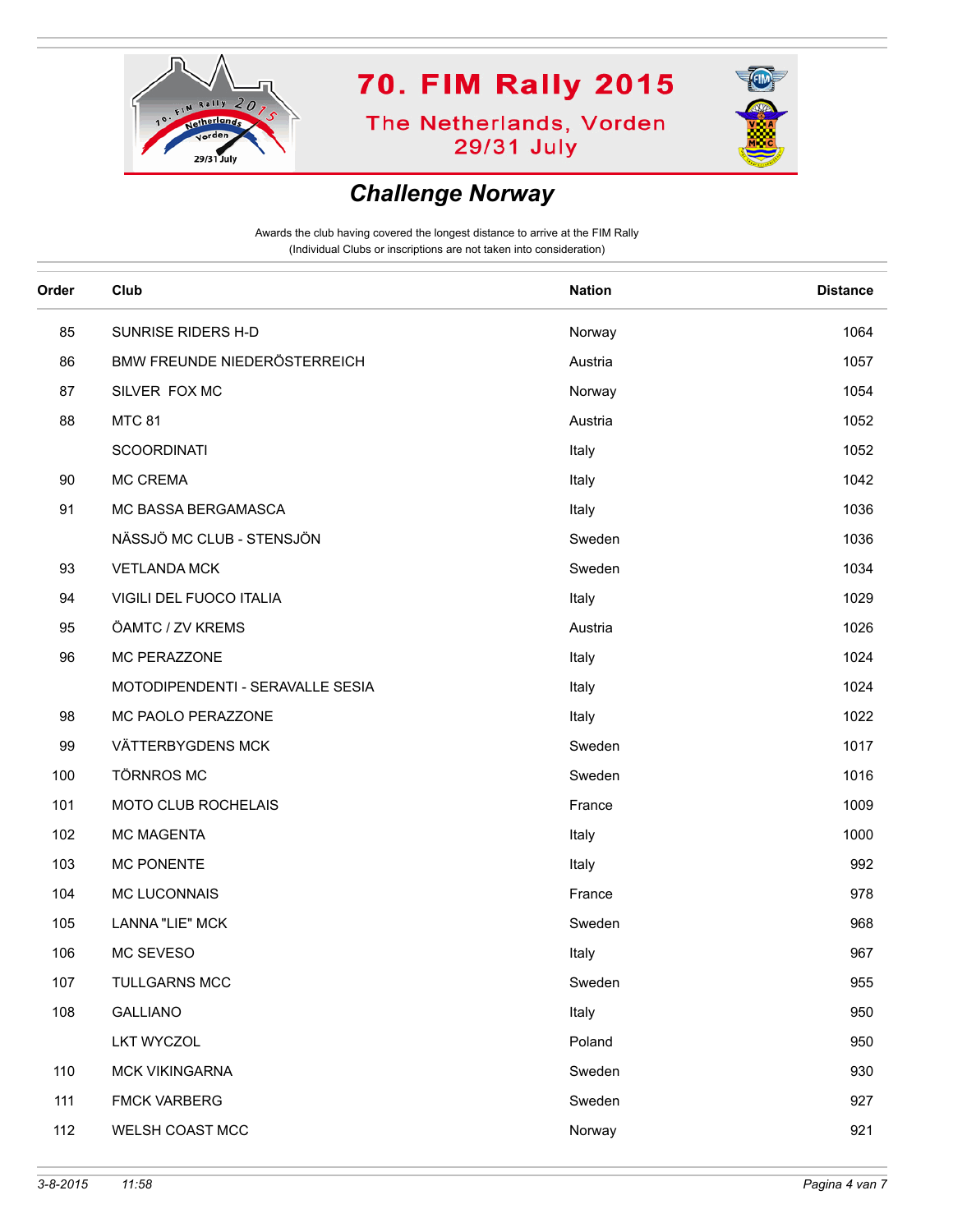

**The Netherlands, Vorden** 29/31 July



#### *Challenge Norway*

| Order<br>Club<br><b>Nation</b><br>113<br>AUTOMOTOKLUB NACERADEC<br>Czech Republic<br><b>ITALIA</b><br>Italy<br>Denmark<br>SAEDBY MC<br>THE OLD KNUTTERS / HALLAND<br>Sweden<br>117<br>MC MOTORISE MARTIGNY<br>Switzerland<br>118<br><b>ASM BUGEY</b><br>France<br>MC BOHEMIA TYNEC N,S.<br>Czech Republic<br><b>MC ROLLING BIKERS</b><br>Switzerland<br>120<br>FMV (FÉDÉRATION MOTORISÉE VALAISANNE)<br>121<br>Switzerland<br>122<br><b>FLOALT MCK</b><br>Sweden<br>123<br><b>MJOLNER MC</b><br>Denmark<br>124<br><b>HJEM'FRAMC</b><br>Denmark<br>125<br><b>IMTC</b><br>United Kingdom<br>Denmark<br>126<br><b>BULL'S MC</b><br>HAN HERRED MC CLUB<br>Denmark<br>MC WEILHEIM E.V<br>Germany<br>Denmark<br>MOTO GUZZI KLUB DK<br>ROLD SKOV MC<br>Denmark<br>131<br>MSC "ZURI" ZURICH<br>Switzerland<br>MC LAC DE JOUX<br>132<br>Switzerland<br>133<br>MC INNERBERG & UMGEBUNG<br>Switzerland<br>134<br>MSC SIHLTAL-ADLISWIL<br>Switzerland<br>135<br>MAYFLOWER MOTORCYCLE CLUB<br>United Kingdom<br>MOTO-CLUB DES BAYARDS<br>Switzerland<br><b>SKANES MC</b><br>Sweden<br><b>FOSSE RIDERS MCA</b><br>United Kingdom<br>138<br>Denmark<br>139<br>MC FESTJDERNE<br>MC LES ANGES HEUREUX<br>Switzerland |  |                 |
|-----------------------------------------------------------------------------------------------------------------------------------------------------------------------------------------------------------------------------------------------------------------------------------------------------------------------------------------------------------------------------------------------------------------------------------------------------------------------------------------------------------------------------------------------------------------------------------------------------------------------------------------------------------------------------------------------------------------------------------------------------------------------------------------------------------------------------------------------------------------------------------------------------------------------------------------------------------------------------------------------------------------------------------------------------------------------------------------------------------------------------------------------------------------------------------------------------|--|-----------------|
|                                                                                                                                                                                                                                                                                                                                                                                                                                                                                                                                                                                                                                                                                                                                                                                                                                                                                                                                                                                                                                                                                                                                                                                                     |  | <b>Distance</b> |
|                                                                                                                                                                                                                                                                                                                                                                                                                                                                                                                                                                                                                                                                                                                                                                                                                                                                                                                                                                                                                                                                                                                                                                                                     |  | 900             |
|                                                                                                                                                                                                                                                                                                                                                                                                                                                                                                                                                                                                                                                                                                                                                                                                                                                                                                                                                                                                                                                                                                                                                                                                     |  | 900             |
|                                                                                                                                                                                                                                                                                                                                                                                                                                                                                                                                                                                                                                                                                                                                                                                                                                                                                                                                                                                                                                                                                                                                                                                                     |  | 900             |
|                                                                                                                                                                                                                                                                                                                                                                                                                                                                                                                                                                                                                                                                                                                                                                                                                                                                                                                                                                                                                                                                                                                                                                                                     |  | 900             |
|                                                                                                                                                                                                                                                                                                                                                                                                                                                                                                                                                                                                                                                                                                                                                                                                                                                                                                                                                                                                                                                                                                                                                                                                     |  | 877             |
|                                                                                                                                                                                                                                                                                                                                                                                                                                                                                                                                                                                                                                                                                                                                                                                                                                                                                                                                                                                                                                                                                                                                                                                                     |  | 870             |
|                                                                                                                                                                                                                                                                                                                                                                                                                                                                                                                                                                                                                                                                                                                                                                                                                                                                                                                                                                                                                                                                                                                                                                                                     |  | 870             |
|                                                                                                                                                                                                                                                                                                                                                                                                                                                                                                                                                                                                                                                                                                                                                                                                                                                                                                                                                                                                                                                                                                                                                                                                     |  | 867             |
|                                                                                                                                                                                                                                                                                                                                                                                                                                                                                                                                                                                                                                                                                                                                                                                                                                                                                                                                                                                                                                                                                                                                                                                                     |  | 847             |
|                                                                                                                                                                                                                                                                                                                                                                                                                                                                                                                                                                                                                                                                                                                                                                                                                                                                                                                                                                                                                                                                                                                                                                                                     |  | 830             |
|                                                                                                                                                                                                                                                                                                                                                                                                                                                                                                                                                                                                                                                                                                                                                                                                                                                                                                                                                                                                                                                                                                                                                                                                     |  | 820             |
|                                                                                                                                                                                                                                                                                                                                                                                                                                                                                                                                                                                                                                                                                                                                                                                                                                                                                                                                                                                                                                                                                                                                                                                                     |  | 815             |
|                                                                                                                                                                                                                                                                                                                                                                                                                                                                                                                                                                                                                                                                                                                                                                                                                                                                                                                                                                                                                                                                                                                                                                                                     |  | 803             |
|                                                                                                                                                                                                                                                                                                                                                                                                                                                                                                                                                                                                                                                                                                                                                                                                                                                                                                                                                                                                                                                                                                                                                                                                     |  | 800             |
|                                                                                                                                                                                                                                                                                                                                                                                                                                                                                                                                                                                                                                                                                                                                                                                                                                                                                                                                                                                                                                                                                                                                                                                                     |  | 800             |
|                                                                                                                                                                                                                                                                                                                                                                                                                                                                                                                                                                                                                                                                                                                                                                                                                                                                                                                                                                                                                                                                                                                                                                                                     |  | 800             |
|                                                                                                                                                                                                                                                                                                                                                                                                                                                                                                                                                                                                                                                                                                                                                                                                                                                                                                                                                                                                                                                                                                                                                                                                     |  | 800             |
|                                                                                                                                                                                                                                                                                                                                                                                                                                                                                                                                                                                                                                                                                                                                                                                                                                                                                                                                                                                                                                                                                                                                                                                                     |  | 800             |
|                                                                                                                                                                                                                                                                                                                                                                                                                                                                                                                                                                                                                                                                                                                                                                                                                                                                                                                                                                                                                                                                                                                                                                                                     |  | 750             |
|                                                                                                                                                                                                                                                                                                                                                                                                                                                                                                                                                                                                                                                                                                                                                                                                                                                                                                                                                                                                                                                                                                                                                                                                     |  | 747             |
|                                                                                                                                                                                                                                                                                                                                                                                                                                                                                                                                                                                                                                                                                                                                                                                                                                                                                                                                                                                                                                                                                                                                                                                                     |  | 744             |
|                                                                                                                                                                                                                                                                                                                                                                                                                                                                                                                                                                                                                                                                                                                                                                                                                                                                                                                                                                                                                                                                                                                                                                                                     |  | 735             |
|                                                                                                                                                                                                                                                                                                                                                                                                                                                                                                                                                                                                                                                                                                                                                                                                                                                                                                                                                                                                                                                                                                                                                                                                     |  | 725             |
|                                                                                                                                                                                                                                                                                                                                                                                                                                                                                                                                                                                                                                                                                                                                                                                                                                                                                                                                                                                                                                                                                                                                                                                                     |  | 725             |
|                                                                                                                                                                                                                                                                                                                                                                                                                                                                                                                                                                                                                                                                                                                                                                                                                                                                                                                                                                                                                                                                                                                                                                                                     |  | 725             |
|                                                                                                                                                                                                                                                                                                                                                                                                                                                                                                                                                                                                                                                                                                                                                                                                                                                                                                                                                                                                                                                                                                                                                                                                     |  | 717             |
|                                                                                                                                                                                                                                                                                                                                                                                                                                                                                                                                                                                                                                                                                                                                                                                                                                                                                                                                                                                                                                                                                                                                                                                                     |  | 710             |
|                                                                                                                                                                                                                                                                                                                                                                                                                                                                                                                                                                                                                                                                                                                                                                                                                                                                                                                                                                                                                                                                                                                                                                                                     |  | 710             |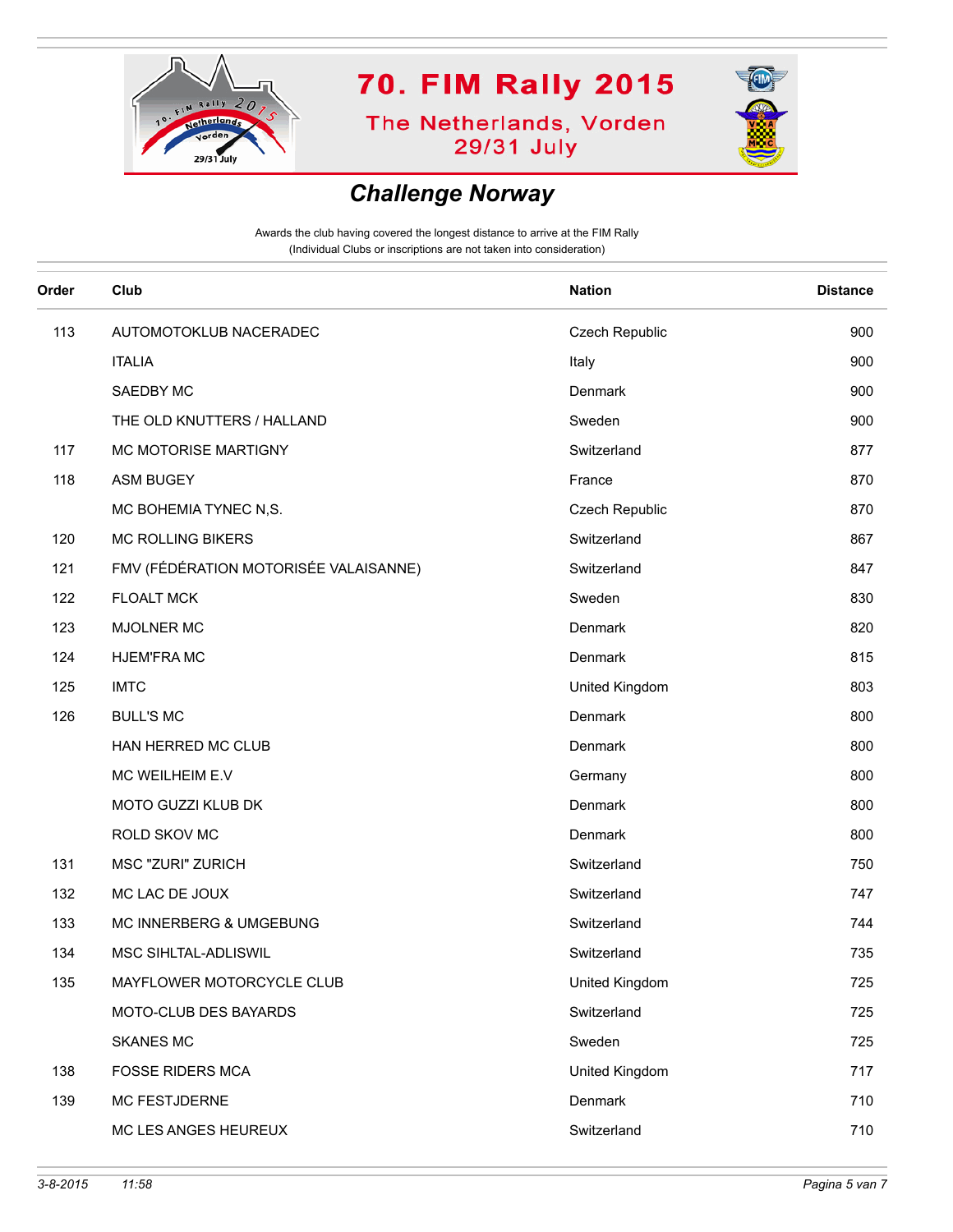

**The Netherlands, Vorden** 29/31 July



#### *Challenge Norway*

| Order | Club                          | <b>Nation</b>  | <b>Distance</b> |
|-------|-------------------------------|----------------|-----------------|
|       | MORGENHAARD MC                | Denmark        | 710             |
|       | MOTO CLUB TAVANNES            | Switzerland    | 710             |
| 143   | MC TOURING CLUB DANMARK       | Denmark        | 700             |
| 144   | <b>MC SUSAA</b>               | Denmark        | 629             |
| 145   | <b>MOTO CLUB ST AUBINOIS</b>  | France         | 612             |
| 146   | <b>BMW CLUB FREIBURG</b>      | Germany        | 590             |
| 147   | <b>MARSK MC</b>               | Denmark        | 570             |
| 148   | <b>BREDE MC</b>               | Denmark        | 568             |
| 149   | MSC VICTORIA LICHTERFELDE     | Germany        | 560             |
| 150   | THE VINCENT HRD OWNERS' CLUB  | United Kingdom | 520             |
|       | UNION MOTOCYLISTE DE LA MARNE | France         | 520             |
| 152   | AUTOMOBILCLUB NORDFRIESLAND   | Germany        | 500             |
| 153   | MC EU MERS LETREPORT          | France         | 498             |
|       | MOTO CLUB EU MERS LE TREPORT  | France         | 498             |
| 155   | <b>MSC SUHL</b>               | Germany        | 490             |
| 156   | M.C. EPERNAY                  | France         | 479             |
|       | MOTO CLUB DES BOURDONS        | France         | 479             |
| 158   | MC HEIDEFUECHSE               | Germany        | 370             |
| 159   | AMC GYVERINKHOVE              | Belgium        | 351             |
| 160   | K.M.A.C MENEN                 | Belgium        | 312             |
| 161   | MOTO CLUB BUTZ BIKERS 95      | Belgium        | 292             |
| 162   | AMC ST VITH                   | Belgium        | 275             |
| 163   | <b>BMW MC VLAANDEREN</b>      | Belgium        | 249             |
| 164   | MC SCHELDELAND                | Belgium        | 246             |
| 165   | OPLADENER MOTORRADCLUB        | Germany        | 200             |
| 166   | <b>LOOISE MK</b>              | Belgium        | 198             |
| 167   | KAMC HERENTALS                | Belgium        | 186             |
| 168   | <b>MC KOERSEL</b>             | Belgium        | 182             |
|       |                               |                |                 |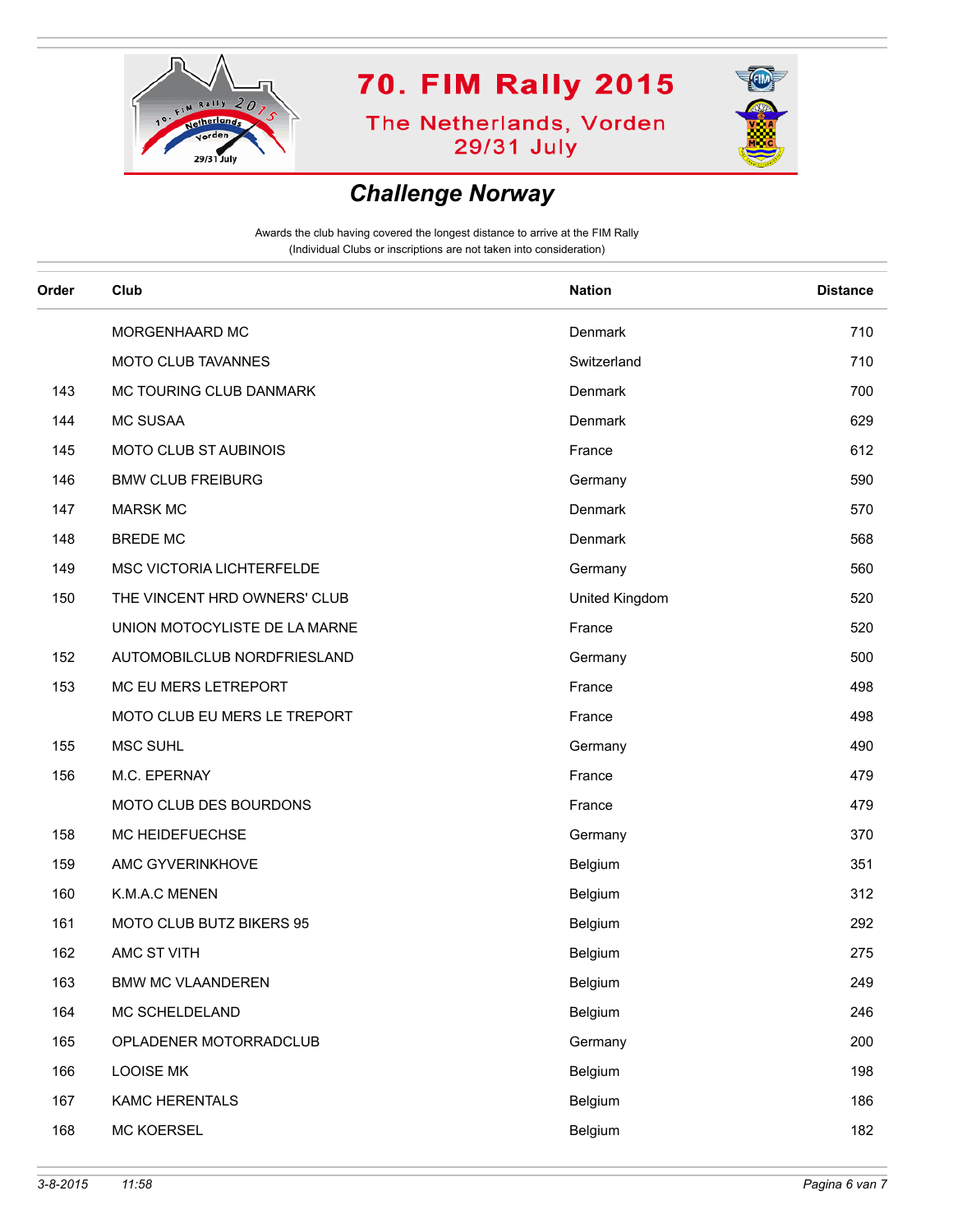

**The Netherlands, Vorden** 29/31 July



#### *Challenge Norway*

| Order | Club                              | <b>Nation</b> | <b>Distance</b> |
|-------|-----------------------------------|---------------|-----------------|
| 169   | MTC 13                            | Belgium       | 175             |
| 170   | TOUREN TEAM MUNSTERLAND           | Germany       | 100             |
| 171   | CANADIAN VINTAGE MOTORCYCLE GROUP | Canada        | 0               |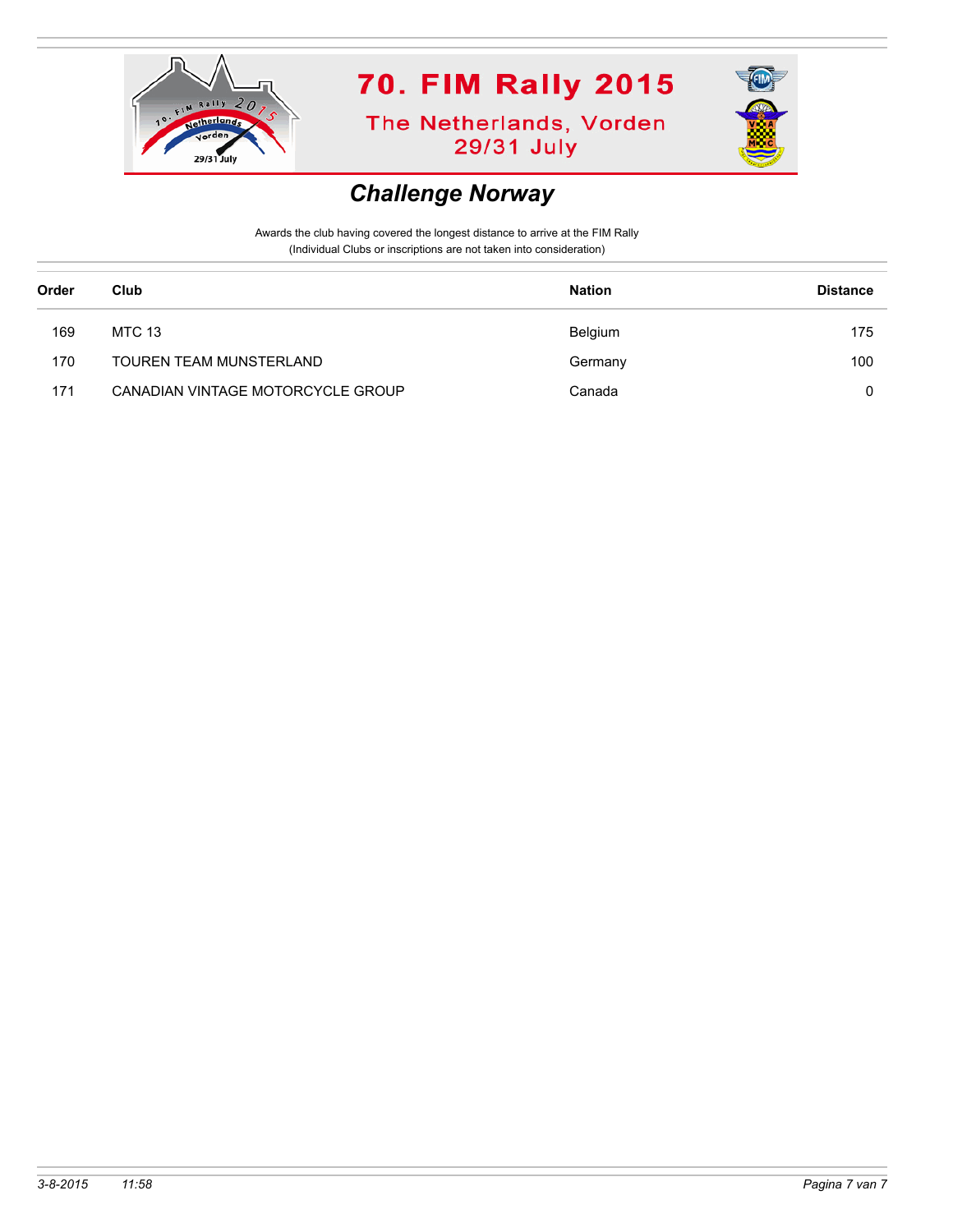

**The Netherlands, Vorden** 29/31 July



### *Challenge Romania*

Awards the FMN represented by the greatest number of riders driving motorcycles of more then 500 cc

| Order | <b>Federation</b>                                   | <b>Nation</b>            | <b>Riders</b>  | <b>Points</b> |
|-------|-----------------------------------------------------|--------------------------|----------------|---------------|
| 1     | Svenska Motorcykel - och Snöskoterförbundet         | Sweden                   | 143            | 181165        |
| 2     | Federazione Motociclistica Italiana                 | Italy                    | 113            | 158360        |
| 3     | Suomen Moottoriliitto r.y.                          | Finland                  | 64             | 177522        |
| 4     | Norges Motorsportforbund                            | Norway                   | 55             | 87789         |
| 5     | Fédération Francaise de Motocyclisme                | France                   | 45             | 32770         |
| 6     | Fédération Motocycliste Suisse                      | Switzerland              | 42             | 33331         |
| 7     | Auto-Cycle Union                                    | United Kingdom           | 39             | 27514         |
| 8     | Danmarks Motor Union                                | Denmark                  | 35             | 25600         |
| 9     | Deutscher Motor Sport Bund e. V.                    | Germany                  | 34             | 16780         |
| 10    | Fédération Motocycliste de Belgique                 | Belgium                  | 27             | 6272          |
| 11    | Oesterreichischer Automobil- Motorrad- u. Touring C | Austria                  | 26             | 26954         |
| 12    | Real Federacion Motociclista Espanola               | Spain                    | 17             | 31280         |
| 13    | Polski Zwiazek Motorowy                             | Poland                   | 14             | 15829         |
| 14    | Motorcycle Federation of Macedonia                  | Macedonia                | 14             | 30800         |
| 15    | Hrvatski Motociklisticki Savez                      | Croatia                  | 13             | 16351         |
| 16    | Autoklub of the Czech Republic                      | Czech Republic           | 11             | 9800          |
| 17    | Slovenska Motocyklova Federacia                     | Slovakia                 | 11             | 13580         |
| 18    | Moto Club de Monaco                                 | Monaco                   | 11             | 13860         |
| 19    | Avto-Moto Zveza Slovenije                           | Slovenia                 | 7              | 8246          |
| 20    | Koninklijke Nederlandse Motorrijders Vereniging     | Netherlands              | 5              | 196           |
| 21    | Hungarian Motorcycle Sport Federation               | Hungary                  | 5              | 6500          |
| 22    | <b>Estonian Motorcycling Federation</b>             | Estonia                  | 4              | 9200          |
| 23    | Lithuanian Motorcycle Sport Federation              | Lithuania                | $\overline{2}$ | 4000          |
| 24    | Motor Union du Grand Duché de Luxembourg            | Luxembourg               | 1              | 400           |
| 25    | Automobile et Touring-Club de Grece                 | Greece                   | 1              | 2481          |
| 26    | American Motorcyclist Association                   | United States of America | 1              | 8000          |
| 27    | Canadian Motorcycle Association                     | Canada                   | 1              | 9999          |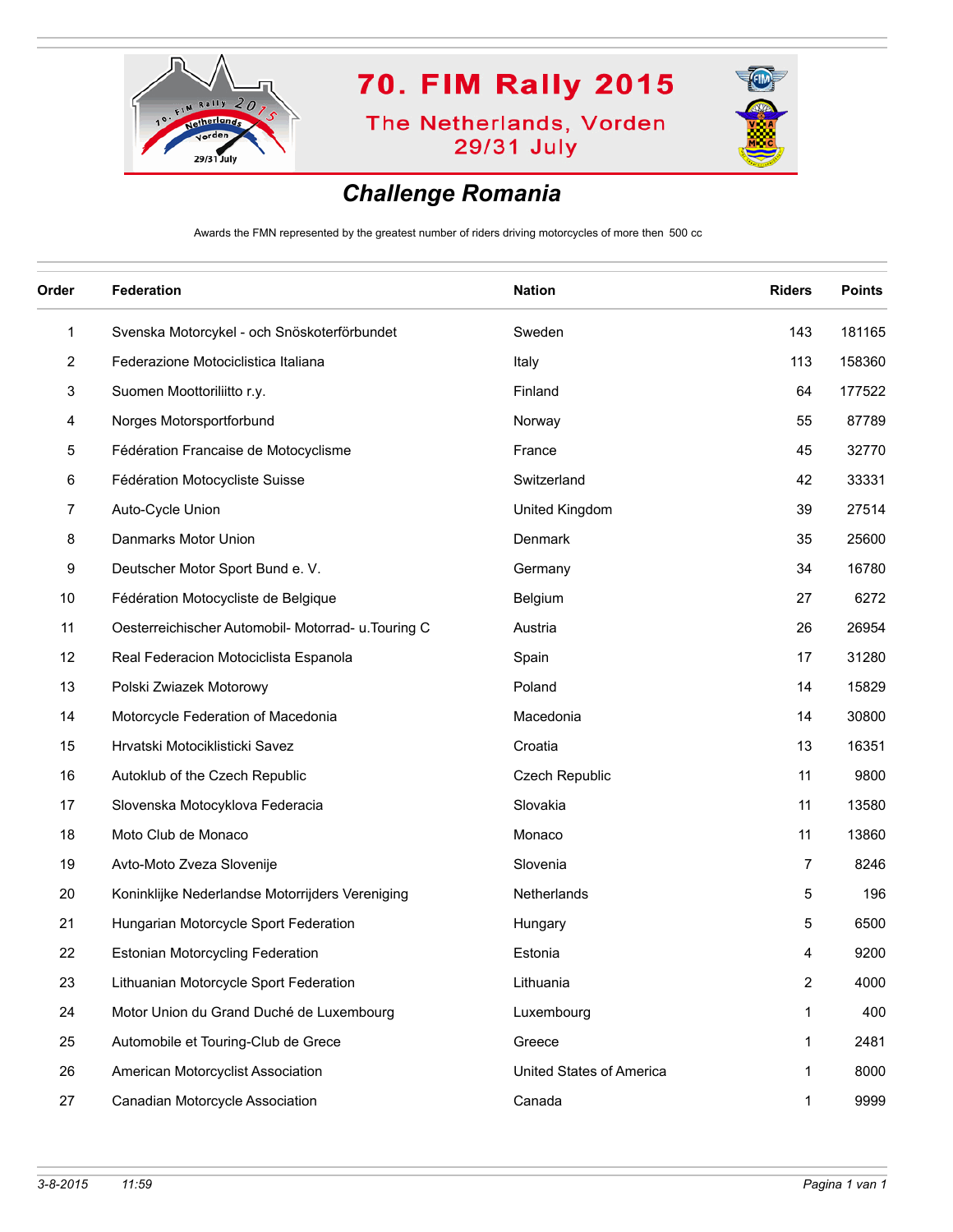

**The Netherlands, Vorden** 29/31 July



#### *Challenge San Marino Foemina*

| Order          | Club                                  | <b>Nation</b>  | <b>Females</b> | <b>Points</b> |
|----------------|---------------------------------------|----------------|----------------|---------------|
| $\mathbf{1}$   | TOURING FINLANDIA MK                  | Finland        | 24             | 18984         |
| $\overline{2}$ | FMV (FÉDÉRATION MOTORISÉE VALAISANNE) | Switzerland    | 10             | 5082          |
| 3              | CARRETERA Y MANTA                     | Spain          | $\overline{7}$ | 0             |
| 4              | ORNES MC KLUBB                        | Norway         | 6              | 6528          |
| 5              | SUNDSVALLS MCC                        | Sweden         | 6              | 1717          |
| 6              | <b>BMW CLUB FREIBURG</b>              | Germany        | 6              | 0             |
|                | <b>BMW MOTO KLUB ZAGREB</b>           | Croatia        | 6              | 0             |
| 8              | <b>AMD TRZIC</b>                      | Slovenia       | 5              | 3534          |
| 9              | MAYFLOWER MOTORCYCLE CLUB             | United Kingdom | 5              | 2900          |
| 10             | MOTO-CLUB DE MONACO                   | Monaco         | 5              | 1260          |
| 11             | MOTO-CLUB DES BAYARDS                 | Switzerland    | 5              | 725           |
| 12             | <b>MC VENNER</b>                      | Norway         | 4              | 3804          |
| 13             | <b>BILI ANDELE</b>                    | Slovakia       | 4              | 2360          |
| 14             | MBC TOURING ROMA                      | Italy          | 4              | 1559          |
| 15             | SÄLLSKAPET HJULINGARNA                | Sweden         | 4              | 1352          |
| 16             | M.C. EPERNAY                          | France         | 4              | 0             |
|                | MC MAGENTA                            | Italy          | 4              | 0             |
|                | VASTERDALA MCK                        | Sweden         | 4              | 0             |
| 19             | NAF MC-TRONDHEIM                      | Norway         | 3              | 5319          |
| 20             | AVEROY MC KLUBB                       | Norway         | 3              | 3370          |
| 21             | <b>FOSSE RIDERS MCA</b>               | United Kingdom | 3              | 717           |
| 22             | MC WEILHEIM E.V                       | Germany        | 3              | 0             |
|                | MOTO CLUB SOMMIEROIS                  | France         | 3              | 0             |
|                | ÖAMTC / ZV KREMS                      | Austria        | 3              | 0             |
|                | THE MOTOR CLUB OF HYVINKÄÄ            | Finland        | 3              | 0             |
|                | TORGIANO - TONINO FAINA               | Italy          | 3              | 0             |
| 27             | SPADER DAM MCK                        | Sweden         | 2              | 2697          |
| 28             | MC IBLEO RAGUSA                       | Italy          | $\overline{2}$ | 2432          |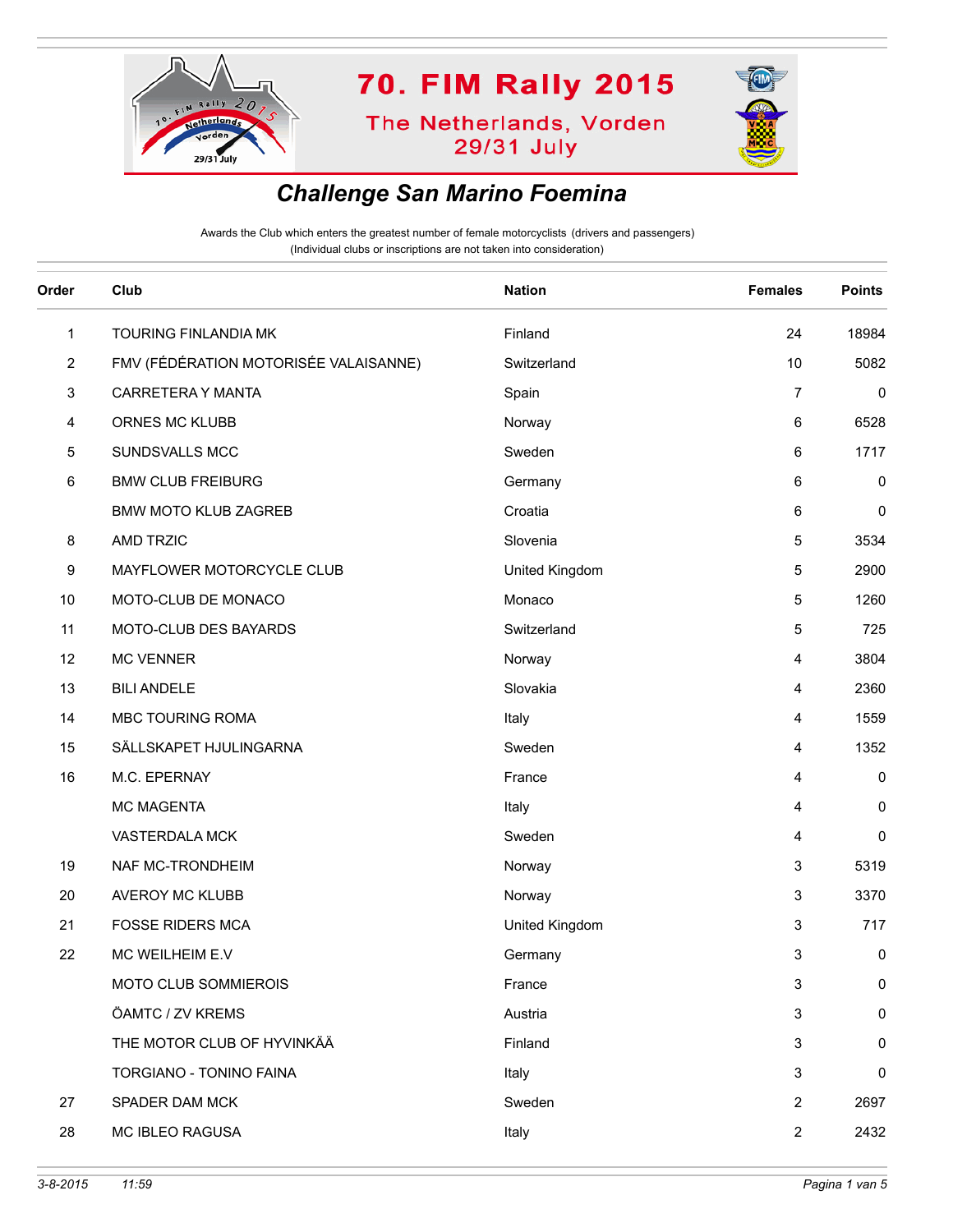

**The Netherlands, Vorden** 29/31 July



### *Challenge San Marino Foemina*

| Order | Club                              | <b>Nation</b> | <b>Females</b> | <b>Points</b> |
|-------|-----------------------------------|---------------|----------------|---------------|
| 29    | MOTO CLUB AVIGNON ET DE VANCLUSE  | France        | $\overline{2}$ | 2286          |
| 30    | <b>SKARABORGS MCTC</b>            | Sweden        | 2              | 2208          |
| 31    | SILVER FOX MC                     | Norway        | $\overline{2}$ | 2108          |
| 32    | MC LAC DE JOUX                    | Switzerland   | $\overline{2}$ | 1612          |
| 33    | ROLD SKOV MC                      | Denmark       | 2              | 1600          |
| 34    | MC EU MERS LETREPORT              | France        | $\overline{2}$ | 498           |
| 35    | 1 HMK ZAGREB                      | Croatia       | $\overline{2}$ | $\pmb{0}$     |
|       | AMC GYVERINKHOVE                  | Belgium       | 2              | 0             |
|       | AUTOMOBILKLUB BILGORAJSKI         | Poland        | $\overline{2}$ | 0             |
|       | <b>ESTONIAN TOURING MC</b>        | Estonia       | $\overline{2}$ | 0             |
|       | <b>FLOALT MCK</b>                 | Sweden        | $\overline{2}$ | 0             |
|       | <b>GOTTLIEB DAIMLER</b>           | Italy         | $\overline{2}$ | 0             |
|       | <b>HALLSTA MC-T</b>               | Sweden        | $\overline{2}$ | 0             |
|       | HAN HERRED MC CLUB                | Denmark       | $\overline{c}$ | 0             |
|       | <b>LKT WYCZOL</b>                 | Poland        | $\overline{2}$ | 0             |
|       | <b>MC KOERSEL</b>                 | Belgium       | $\overline{2}$ | 0             |
|       | MC PINO MEDEOT GORIZIA            | Italy         | 2              | 0             |
|       | MK MERITUM TIM - SKOPJE           | Macedonia     | $\overline{2}$ | 0             |
|       | MOTO GUZZI KLUB DK                | Denmark       | $\overline{2}$ | 0             |
|       | MOTOCICLISTICO MESTRE             | Italy         | 2              | 0             |
|       | MSC SUHL                          | Germany       | 2              | 0             |
|       | PAOLO ROSSI CINA                  | Italy         | $\overline{2}$ | 0             |
|       | <b>RIDERS LEVICE</b>              | Slovakia      | $\overline{c}$ | $\pmb{0}$     |
| 52    | CANADIAN VINTAGE MOTORCYCLE GROUP | Canada        | 1              | 9999          |
| 53    | <b>BODQ MC KLUBB</b>              | Norway        | 1              | 2371          |
| 54    | <b>ASKER MC-CLUB</b>              | Norway        | 1              | 2011          |
| 55    | <b>BAB ET SUD LANDES</b>          | France        | 1              | 1257          |
| 56    | <b>MSC ENZIAN</b>                 | Austria       | 1              | 1070          |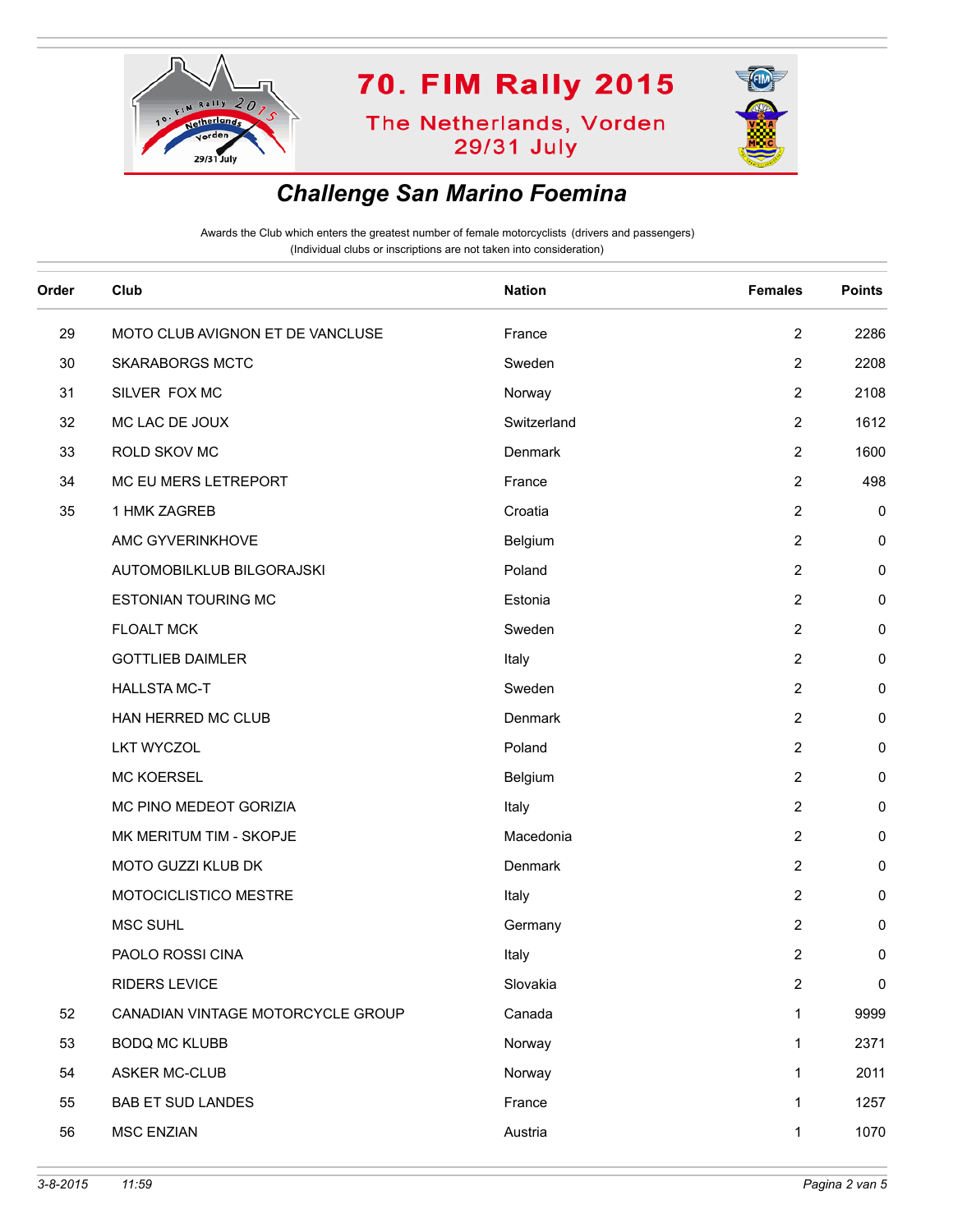

**The Netherlands, Vorden** 29/31 July



### *Challenge San Marino Foemina*

| Order | Club                         | <b>Nation</b>  | <b>Females</b> | <b>Points</b> |
|-------|------------------------------|----------------|----------------|---------------|
| 57    | SUNRISE RIDERS H-D           | Norway         | 1              | 1064          |
| 58    | MC PERAZZONE                 | Italy          | 1              | 1024          |
| 59    | <b>LANNA "LIE" MCK</b>       | Sweden         | 1              | 968           |
| 60    | <b>FMCK VARBERG</b>          | Sweden         | 1              | 927           |
| 61    | WELSH COAST MCC              | Norway         | 1              | 921           |
| 62    | SAEDBY MC                    | Denmark        | 1              | 900           |
| 63    | <b>MSC "ZURI" ZURICH</b>     | Switzerland    | 1              | 750           |
| 64    | MORGENHAARD MC               | Denmark        | 1              | 710           |
| 65    | <b>MC SUSAA</b>              | Denmark        | 1              | 629           |
| 66    | THE VINCENT HRD OWNERS' CLUB | United Kingdom | 1              | 520           |
| 67    | MOTO CLUB EU MERS LE TREPORT | France         | 1              | 498           |
| 68    | MC HEIDEFUECHSE              | Germany        | 1              | 370           |
| 69    | OPLADENER MOTORRADCLUB       | Germany        | 1              | 200           |
| 70    | TOUREN TEAM MUNSTERLAND      | Germany        | 1              | 100           |
| 71    | AMC ST VITH                  | Belgium        | 1              | 0             |
|       | ARDITI DEL PIAVE             | Italy          | 1              | 0             |
|       | ARENDAL TOURING KLUBB        | Norway         | 1              | 0             |
|       | AUTOMOTOKLUB NACERADEC       | Czech Republic | 1              | 0             |
|       | <b>BMW MC VLAANDEREN</b>     | Belgium        | 1              | 0             |
|       | <b>BUDAI MOTO KLUB</b>       | Hungary        | 1              | 0             |
|       | CARMAGNOLA                   | Italy          | 1              | 0             |
|       | CLUB MOTOCICLISTO MESTRE     | Italy          | 1              | 0             |
|       | <b>GALLIANO</b>              | Italy          | 1              | 0             |
|       | HJEM'FRA MC                  | Denmark        | 1              | 0             |
|       | LA BALZANA                   | Italy          | 1              | 0             |
|       | MBC TOURING REGIONE LAZIO    | Italy          | 1              | 0             |
|       | MC ANDREA TESTA              | Italy          | 1              | 0             |
|       | MC BOHEMIA TYNEC N,S.        | Czech Republic | 1              | $\pmb{0}$     |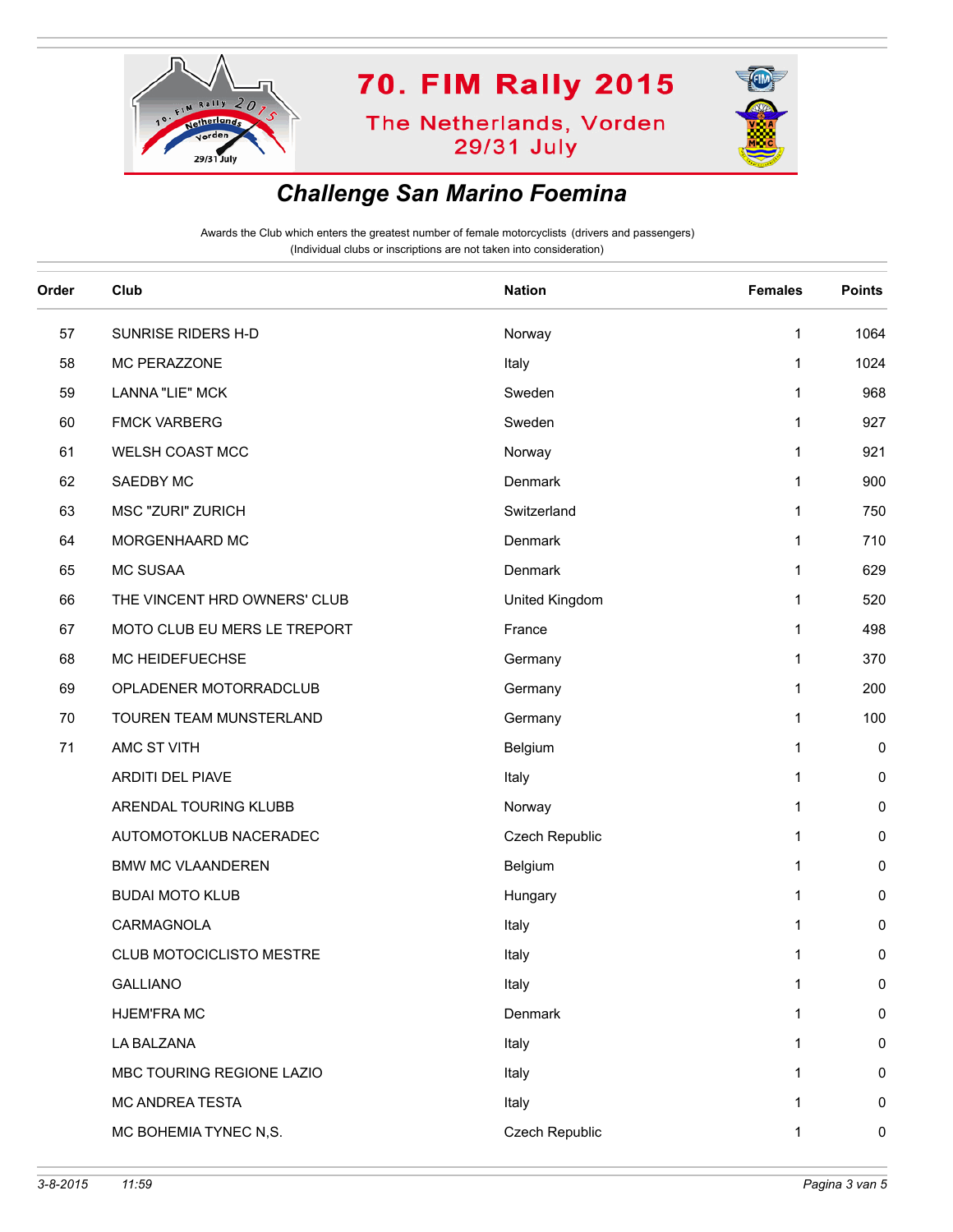

**The Netherlands, Vorden** 29/31 July



#### *Challenge San Marino Foemina*

| Order | Club                             | <b>Nation</b> | <b>Females</b> | <b>Points</b> |
|-------|----------------------------------|---------------|----------------|---------------|
|       | MC EUROPA BUSCATE                | Italy         | $\mathbf{1}$   | 0             |
|       | MC INNERBERG & UMGEBUNG          | Switzerland   | 1              | 0             |
|       | MC LAMBRETTA CLUB PAVIA          | Italy         | 1              | 0             |
|       | MC MOTORISE MARTIGNY             | Switzerland   | 1              | 0             |
|       | MC PAOLO PERAZZONE               | Italy         | 1              | 0             |
|       | <b>MC PONENTE</b>                | Italy         | 1              | 0             |
|       | MC SCHELDELAND                   | Belgium       | 1              | 0             |
|       | MC SEVESO                        | Italy         | 1              | 0             |
|       | MC TOURING CLUB DANMARK          | Denmark       | 1              | 0             |
|       | <b>MCK TOURING</b>               | Sweden        | 1              | 0             |
|       | MJOLNER MC                       | Denmark       | 1              | 0             |
|       | MOTO CLUB BUTZ BIKERS 95         | Belgium       | 1              | 0             |
|       | MOTO CLUB DES BOURDONS           | France        | 1              | 0             |
|       | <b>MOTO CLUB ST AUBINOIS</b>     | France        | 1              | 0             |
|       | MOTO CLUB TAVANNES               | Switzerland   | 1              | 0             |
|       | MOTO CLUB TOULONNAIS             | France        | 1              | 0             |
|       | MOTOCLUB CHIRONE                 | Italy         | 1              | 0             |
|       | MOTODIPENDENTI - SERAVALLE SESIA | Italy         | 1              | 0             |
|       | MSC SIHLTAL-ADLISWIL             | Switzerland   | 1              | 0             |
|       | MSC VICTORIA LICHTERFELDE        | Germany       | 1              | 0             |
|       | <b>MTC 13</b>                    | Belgium       | 1              | 0             |
|       | <b>NAF MC</b>                    | Norway        | 1              | 0             |
|       | NÄSSJÖ MC CLUB - STENSJÖN        | Sweden        | 1              | $\pmb{0}$     |
|       | POLIZIA DI STATO                 | Italy         | 1              | $\pmb{0}$     |
|       | SAVONKINNAN MOTORISTIT           | Finland       | 1              | 0             |
|       | <b>SCOORDINATI</b>               | Italy         | 1              | 0             |
|       | SKÄFTBERG RANGERS MCK            | Sweden        | 1              | $\pmb{0}$     |
|       | TEAM AURORA BOREALIS             | Norway        | 1              | $\pmb{0}$     |